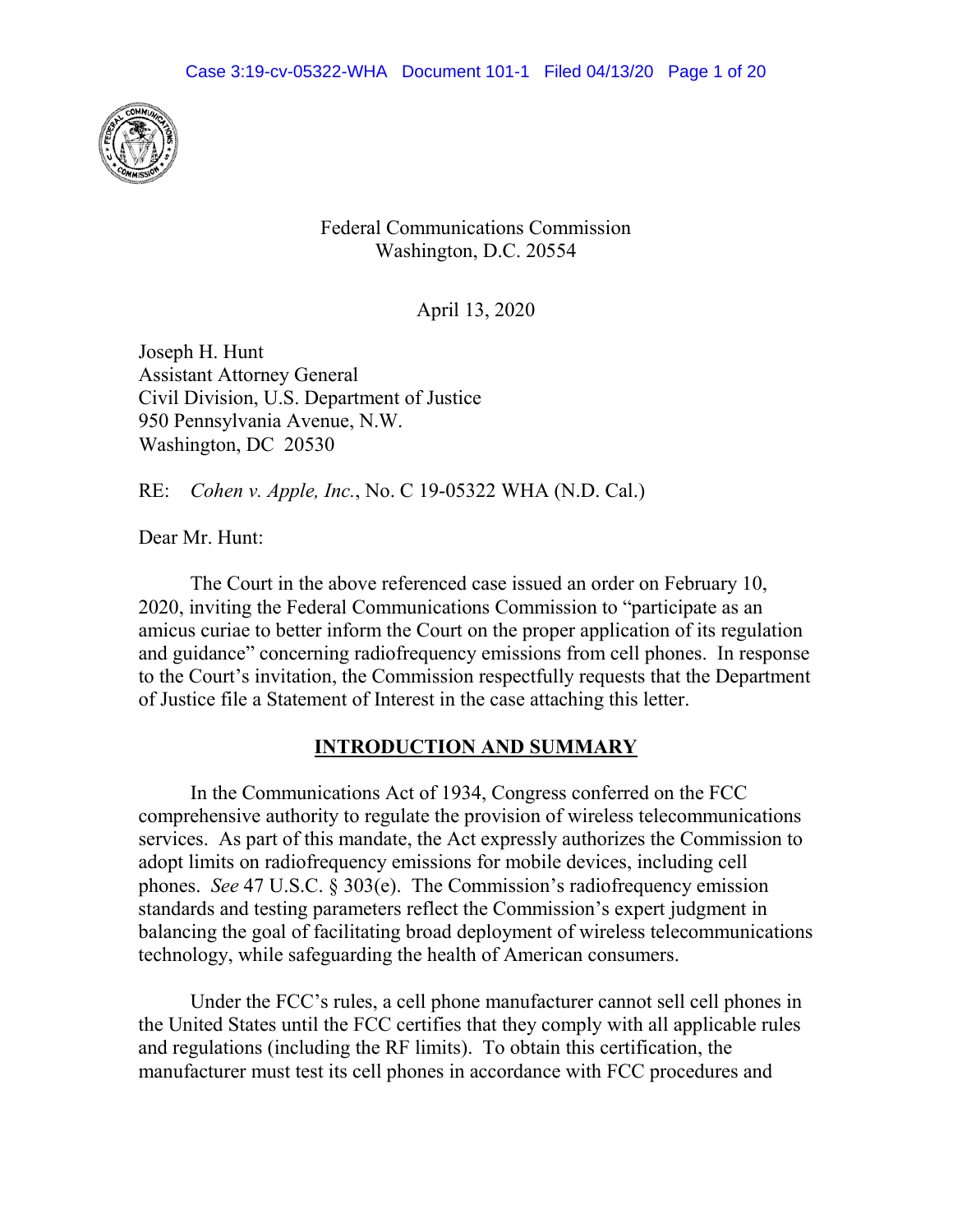Joseph H. Hunt April 13, 2020 Page 2 of 20

submit the test results to the Commission. If the test results demonstrate that the phones comply with the FCC's RF limits, and the manufacturer further demonstrates that its phones comply with all other applicable rules and regulations, the Commission certifies the cell phones for sale in the United States. The Commission has found that RF emissions from FCC-certified cell phones pose no health risks.

Plaintiffs in this case allege that some models of Apple's iPhone—which were previously certified for sale by the FCC—emit RF energy in excess of the FCC's limits. Plaintiffs base this claim on two sets of third-party tests of Apple's iPhones. (The first set of tests was undertaken by the Chicago Tribune; the second was commissioned by plaintiffs). In response to the Chicago Tribune's report on its testing and independently of this lawsuit, FCC engineers tested many of the same cell phone models that were tested by the Chicago Tribune, including several models of Apple's iPhones. The FCC's own tests confirmed that those phones complied with the Commission's RF standards.

The claims plaintiffs assert raise questions about the policy judgments that the FCC made in crafting its testing and certification procedures for authorizing the sale of cell phones in the United States. Insofar as those claims require the Court to review the validity of the FCC's 2019 decision to retain its existing certification procedures, the Court lacks jurisdiction over them because any such claims are subject to the Hobbs Act and thus can only be brought in a court of appeals in a direct challenge to that FCC order. Any claim that FCC-certified cell phones are unsafe is also preempted by federal law, because it conflicts with the FCC's judgment that cell phones that satisfy the FCC's RF standards pose no health risk and may be certified for sale in the United States.

Finally, plaintiffs' claims that Apple should have made additional disclosures about the RF emissions of its FCC-certified cell phones conflict with the FCC's determination that warnings about FCC-certified cell phones that go beyond those mandated by the FCC could mislead consumers into believing that RF emissions from those phones are unsafe. For this reason, such claims are likewise beyond the Court's jurisdiction and in any event preempted.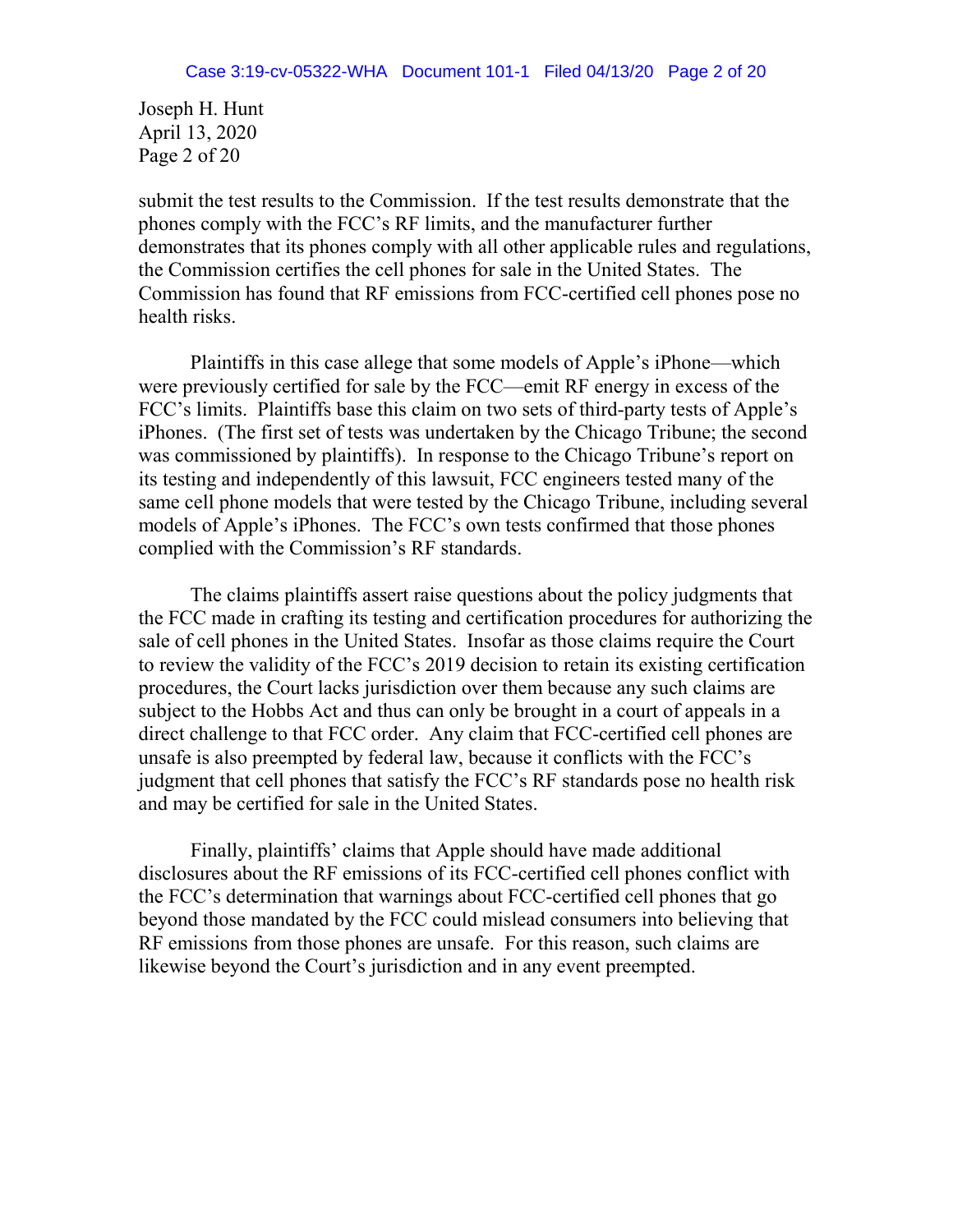Joseph H. Hunt April 13, 2020 Page 3 of 20

#### **BACKGROUND**

*The FCC's Regulatory Authority*.Under the Communications Act of 1934 (Communications Act or Act), the FCC is the "centraliz[ed] authority" for regulating radio communications and is charged with "mak[ing] available … to all the people of the United States … a rapid, efficient, Nation-wide, and world-wide wire and radio communication service." 47 U.S.C. § 151.

To achieve this objective, "Congress endowed" the FCC "with comprehensive powers to promote and realize the vast potentialities of radio." *Nat'l Broad. Co. v. FCC*, 319 U.S. 190, 217 (1943). Among other things, the Communications Act empowers the Commission to regulate "the kind of apparatus to be used" for wireless radio communications and "the emissions" that such equipment may produce. 47 U.S.C. § 303(e). The Supreme Court has recognized that "the Commission's jurisdiction over" such "technical matters … is clearly exclusive." *Head v. New Mexico Bd. of Exam'rs in Optometry*, 374 U.S. 424, 430 n.6 (1963).

*FCC Regulation of Radiofrequency Emissions.* In establishing technical standards for radio communications, the FCC has taken into account its obligations under the National Environmental Policy Act of 1969 (NEPA), 42 U.S.C. § 4321 *et seq*., which "requires agencies of the Federal Government to evaluate the effects of their actions on the quality of the human environment." *Guidelines for Evaluating the Environmental Effects of Radiofrequency Radiation*, 11 FCC Rcd 15123, 15125 ¶ 5 (1996) (*1996 RF Order*). In accordance with NEPA, the FCC has promulgated regulations to limit human exposure to radiofrequency (RF) energy from all transmitting facilities, operations, and devices it regulates. *See* 47 C.F.R. §§ 1.1307, 1.1310, 2.1091, 2.1093. The agency adopted such restrictions in response to scientific findings that exposure to high levels of RF energy can result in the overheating of human tissue. *See* RF Safety FAQ, Question 5, available at [https://www.fcc.gov/engineering-technology/electromagnetic-compatibility](https://www.fcc.gov/engineering-technology/electromagnetic-compatibility-division/radio-frequency-safety/faq/rf-safety#Q5)[division/radio-frequency-safety/faq/rf-safety#Q5.](https://www.fcc.gov/engineering-technology/electromagnetic-compatibility-division/radio-frequency-safety/faq/rf-safety#Q5) The Commission declined to "adopt stricter standards" based on "controversial" and unsubstantiated claims that RF energy causes "non-thermal" biological effects. *Guidelines for Evaluating the Environmental Effects of Radiofrequency Radiation*, 12 FCC Rcd 13494, 13505 ¶ 31 (1997) (*1997 RF Order*).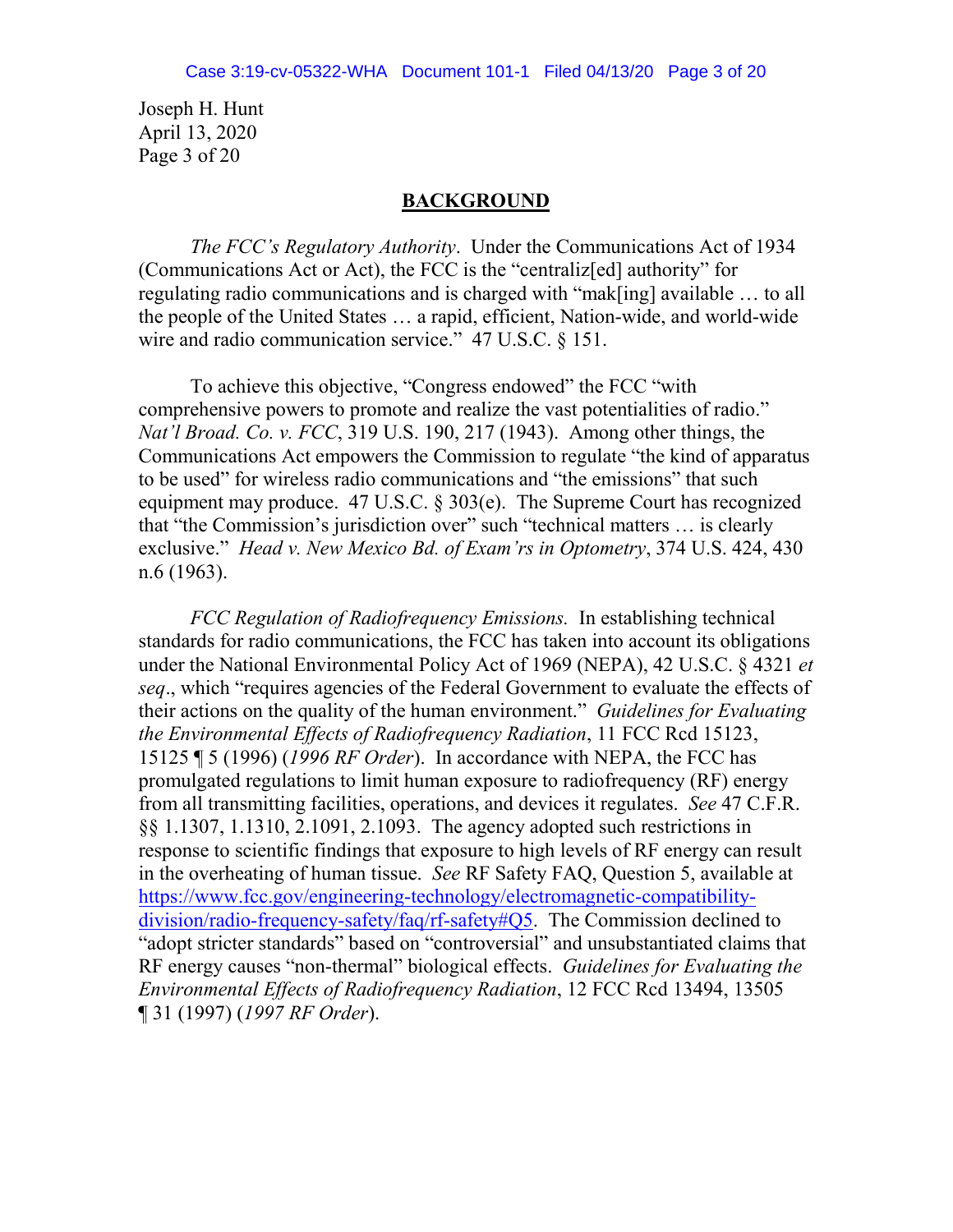Joseph H. Hunt April 13, 2020 Page 4 of 20

Nearly every form of wireless communications—from television, radio, and cell phones to dispatch systems for police and fire departments—uses RF electromagnetic waves to send and receive signals. *See* RF Safety FAQ, Question 3, available at [https://www.fcc.gov/engineering-technology/electromagnetic](https://www.fcc.gov/engineering-technology/electromagnetic-compatibility-division/radio-frequency-safety/faq/rf-safety#Q3)[compatibility-division/radio-frequency-safety/faq/rf-safety#Q3.](https://www.fcc.gov/engineering-technology/electromagnetic-compatibility-division/radio-frequency-safety/faq/rf-safety#Q3) Cell phones use RF waves to connect calls "using a system of base stations—also known as cell sites—that relay calls between telecommunications networks." FCC, Consumer and Governmental Affairs Bureau, Understanding Wireless Telephone Coverage, Consumer Guide, available at [https://www.fcc.gov/consumers/guides/](https://www.fcc.gov/consumers/guides/understanding-wireless-telephone-coverage-areas) [understanding-wireless-telephone-coverage-areas.](https://www.fcc.gov/consumers/guides/understanding-wireless-telephone-coverage-areas) Unlike radio and television broadcast stations, which generate high levels of RF energy "because of their relatively high operating power," *1996 RF Order* ¶ 6, cell phones are "low-power devices designed to be used in the immediate vicinity of the body," and they emit relatively low levels of RF energy. *Id.* ¶ 46.

The FCC first adopted RF rules in the 1980s, based on safety guidelines adopted by the American National Standards Institute (ANSI) in 1982. At that time, the Commission decided "to exclude" cellular phones and low-power devices "from routine environmental evaluation with respect to RF radiation" because it determined that such devices did not present "significant exposure hazards." *Responsibility of the Federal Communications Commission to Consider Biological Effects of Radiofrequency Radiation When Authorizing the Use of Radiofrequency Devices*, 2 FCC Rcd 2064, 2065 ¶¶ 14, 16 (1987).

In 1992, ANSI adopted a new RF exposure standard (ANSI/IEEE C95.1- 1992) that was "generally more stringent in the evaluation of low-power devices" than its previous standard. *1996 RF Order* ¶ 9. The following year, the FCC commenced a rulemaking proposing to revise its rules to adopt the new ANSI/IEEE RF standard in part. *Guidelines for Evaluating the Environmental Effects of Radiofrequency Radiation*, 8 FCC Rcd 2849 (1993). That proceeding was still pending when Congress enacted the Telecommunications Act of 1996 (1996 Act), Pub. L. No. 104-104, 110 Stat. 56. Section 704 of the 1996 Act directed the FCC to "complete action" within 180 days on its pending proceeding "to prescribe and make effective rules regarding the environmental effects of radio frequency emissions." 110 Stat. 152.

The House Commerce Committee, which drafted Section 704(b), stated that the FCC should adopt uniform federal RF standards that strike "an appropriate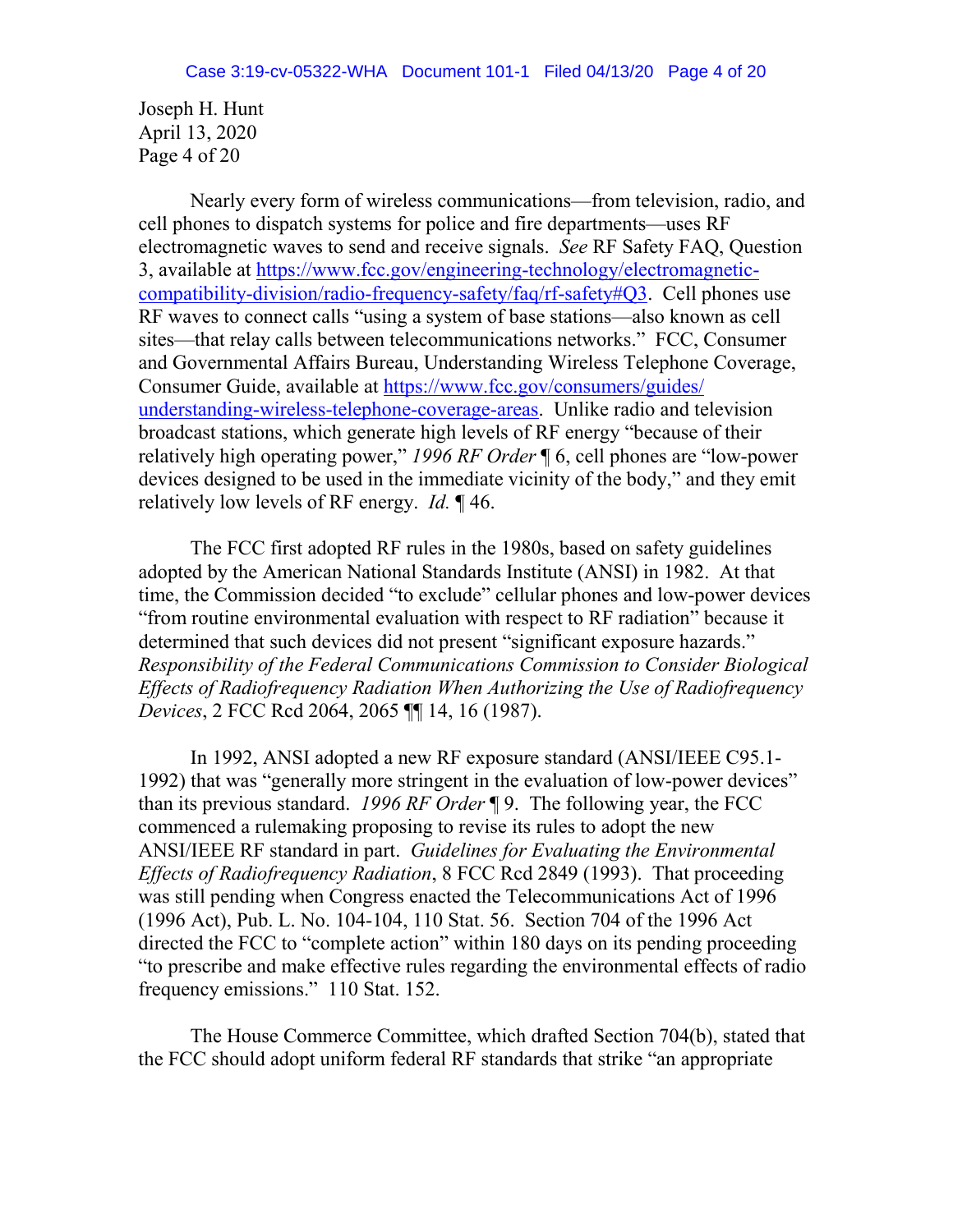Joseph H. Hunt April 13, 2020 Page 5 of 20

balance" between "adequate safeguards of the public health" and "speed[y] deployment … of competitive wireless telecommunications services." H.R. Rep. No. 204, 104th Cong., 1st Sess. Pt. 1, at 94 (1995) (House Report No. 104-204). The Committee explained that "[a] high quality national wireless telecommunications network cannot exist if each of its component[s] must meet different RF standards in each community." *Id*. at 95. Therefore, the Committee concluded, "[n]o State or local government, solely on the basis of RF emissions, should block the construction of sites and facilities or installation of equipment which comply with the [FCC's] RF standards." *Ibid*. That legislative admonition was codified in section 332(c)(7) of the Act, which provides that "[n]o State or local government or instrumentality thereof may regulate the placement, construction, and modification of personal wireless service facilities on the basis of the environmental effects of radio frequency emissions to the extent that such facilities comply with the Commission's regulations concerning such emissions." 47 U.S.C. § 332(c)(7).

In compliance with the deadline set by the 1996 Act, the FCC in August 1996 issued an order adopting new RF exposure guidelines. *1996 RF Order* ¶ 1. The new guidelines were "based substantially on the recommendations of … the federal agencies responsible for matters relating to the public safety and health," including the U.S. Environmental Protection Agency (EPA) and the Food and Drug Administration (FDA). *Id.* ¶ 2. Consistent with the 1992 ANSI/IEEE standard, the Commission for the first time adopted RF exposure limits for cellular telephones and other portable low-power devices. *See id.* ¶¶ 63-64. Those limits were set to reflect a level of "safe [RF] exposure from low-power devices designed to be used in the immediate vicinity of the body." *Id*. ¶ 62.

The FCC concluded that its revised RF regulations reflected "the best scientific thought" and were "sufficient to protect the public health." *1996 RF Order*  $\llbracket$  168. In response to a petition for reconsideration, the Commission affirmed its rules, finding that the revised "RF exposure limits provide a proper balance between the need to protect the public and workers from exposure to excessive RF electromagnetic fields and the need to allow communications services to readily address growing marketplace demands." *1997 RF Order* ¶ 29.

On review, the Second Circuit upheld the FCC's revised RF rules. *Cellular Phone Taskforce v. FCC*, 205 F.3d 82, 88-97 (2d Cir. 2000). Observing that the establishment of "safety margins" is "a policy question, not a legal one," the court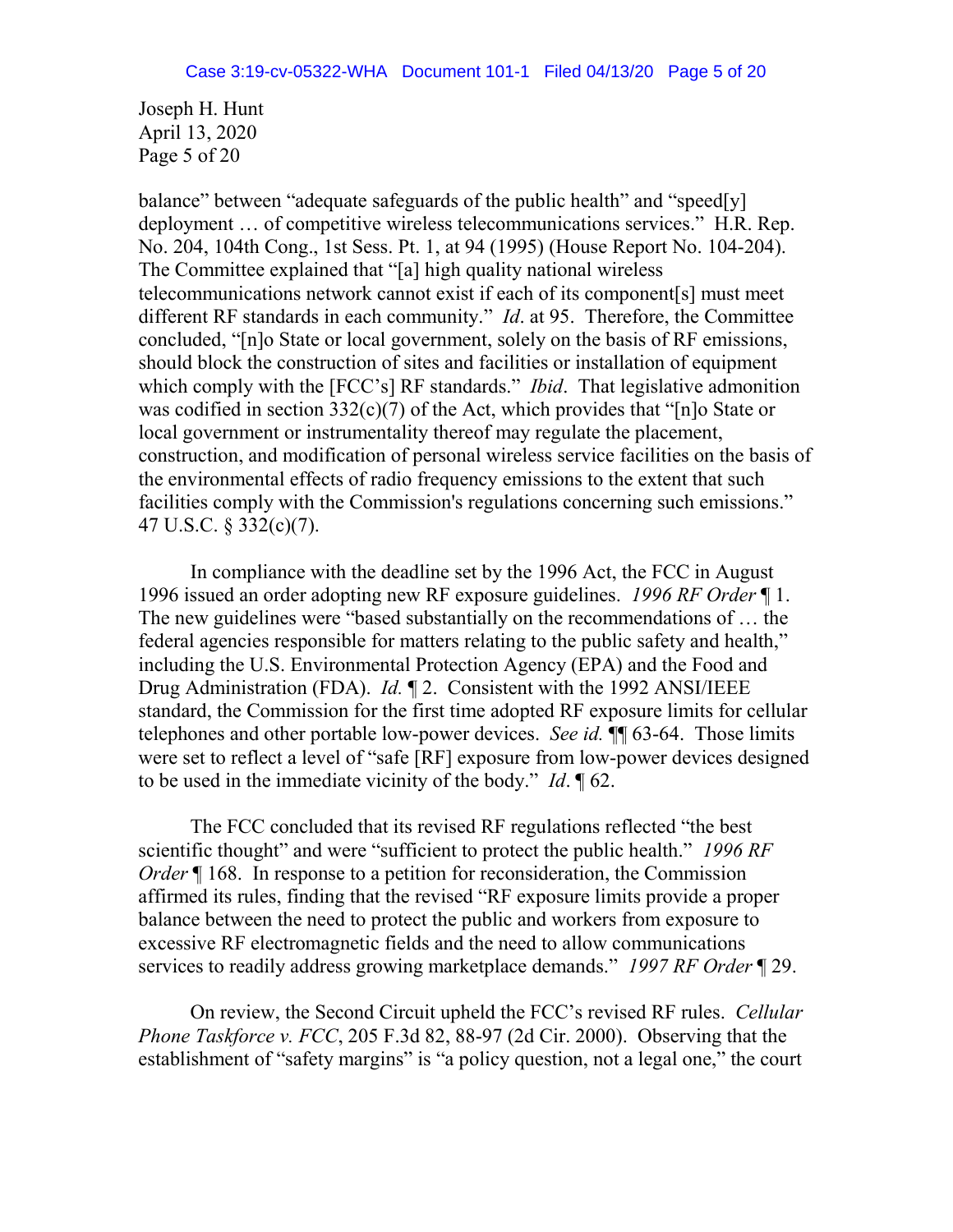Joseph H. Hunt April 13, 2020 Page 6 of 20

l

held that the FCC had acted reasonably in setting RF standards that, while sufficient to protect the public, would not unduly impede the provision of wireless "telecommunications services to the public in the most efficient and practical manner possible." *Id*. at 91-92 (internal quotation marks omitted). The court noted that "[a]ll of the expert agencies consulted" by the FCC on this issue "found the FCC's approach to be satisfactory." *Id*. at 90; *see also EMR Network v. FCC*, 291 F.3d 269, 273 (D.C. Cir. 2004) (affirming Commission's denial of petition for rulemaking to revisit RF standards and upholding the agency's reliance on the views of expert agencies).

In 2013, the FCC launched an inquiry to assess whether it should amend its RF exposure standards. *Reassessment of Federal Communications Commission Radiofrequency Exposure Limits and Policies*, 28 FCC Rcd 3498, 3570-89 ¶¶ 205- 252 (2013) (*2013 Notice of Inquiry*). After reviewing the latest scientific research on the subject, the Commission concluded in an order issued in December 2019 that its existing RF limits "reflect the best available information concerning safe levels of RF exposure for workers and members of the general public." *Proposed Changes in the Commission's Rules Regarding Human Exposure to Radiofrequency Electromagnetic Fields*, 34 FCC Rcd 11687, 11689 ¶ 2 (2019) (*2019 RF Order*). The agency found no "data in the record to support modifying [the] existing exposure limits," and "no expert public health agency expressed concern" about them. *Id*. ¶ 10. To the contrary, the FDA's "public statements continue to support the current limits." *Ibid*. Accordingly, the FCC terminated its RF inquiry in 2019 and "decline[d] to initiate a rulemaking to reevaluate the existing RF exposure limits." *Ibid*.<sup>1</sup>

*FCC Rules and Procedures Governing the Evaluation of Radiofrequency Emissions by Cell Phones*. Before any entity can sell cell phones in the United States, an application for equipment authorization must be submitted to an FCCauthorized Telecommunication Certification Body (TCB). *See* 47 C.F.R. § 2.911. The applicant must demonstrate that its phones comply with the FCC's RF exposure limits by submitting with its application the results of testing "performed by an FCC-recognized accredited testing laboratory" and consistent with FCC

<sup>1</sup> The *2019 RF Order* is the subject of pending petitions for review. *See Environmental Health Trust v. FCC*, No. 20-1025 (D.C. Cir. filed Jan. 31, 2020); *Children's Health Defense v. FCC*, No. 20-70297 (9th Cir. filed Feb. 3, 2020).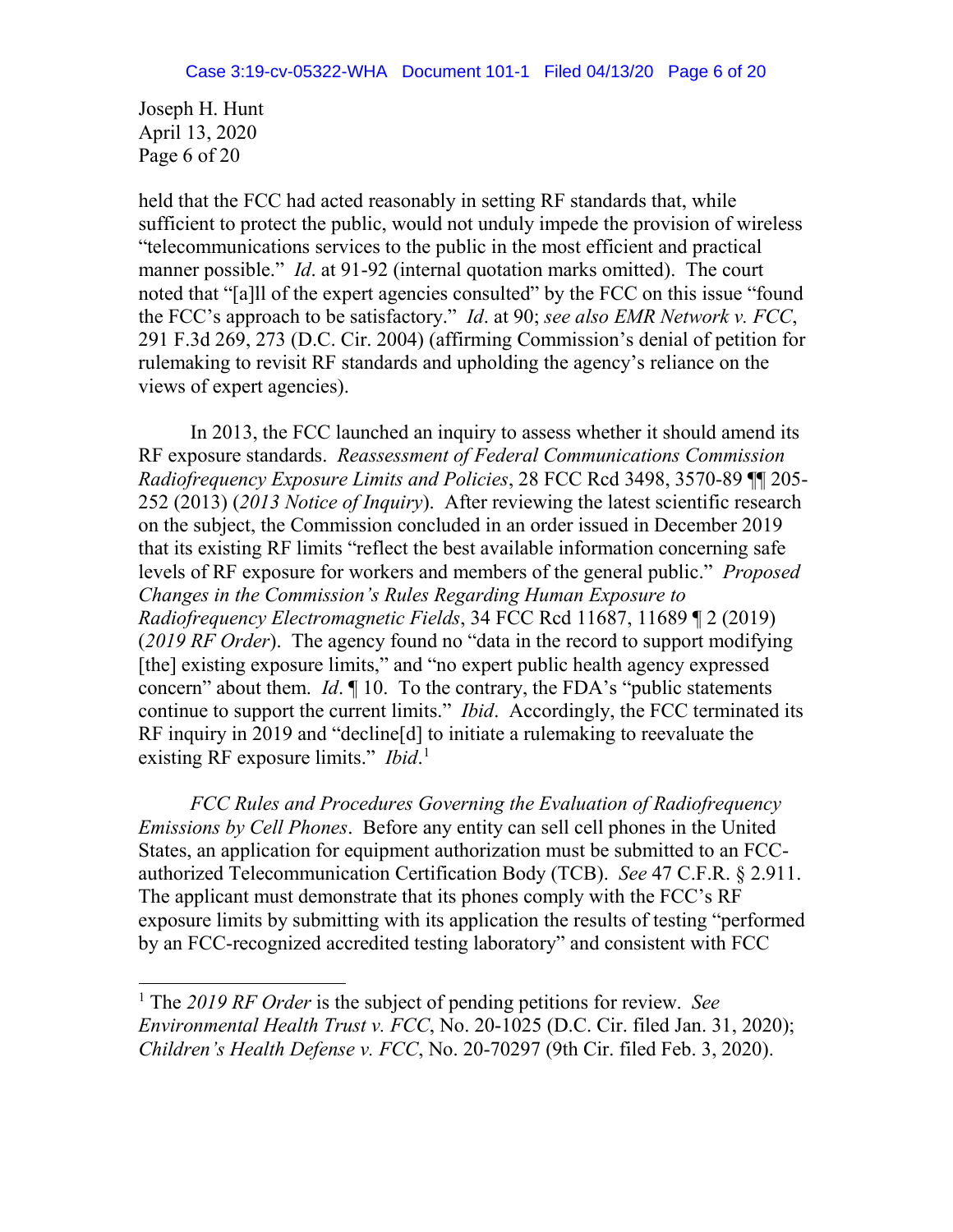Joseph H. Hunt April 13, 2020 Page 7 of 20

specifications concerning the testing protocol. *See* FCC, Equipment Authorization Procedures, available at [https://www.fcc.gov/general/equipment-authorization](https://www.fcc.gov/general/equipment-authorization-procedures)[procedures.](https://www.fcc.gov/general/equipment-authorization-procedures) The applicable RF limits are "quantified in terms of specific absorption rate (SAR), a measure of the rate of RF energy absorption." *1996 RF Order* ¶ 3; *see* 47 C.F.R. § 1.1310(a). The SAR limits for RF emissions from cell phones are 0.08 watts per kilogram averaged over the whole body and 1.6 watts per kilogram (averaged over one gram of tissue) for localized exposure to areas such as the head "averaged over a time period not to exceed 30 minutes." 47 C.F.R. § 2.1093(d)(2).

"Compliance with SAR limits can be demonstrated by either laboratory measurement techniques or by computational modeling." 47 C.F.R. § 2.1093(d)(3). "Guidance regarding SAR measurement techniques can be found in the [FCC's] Office of Engineering and Technology (OET) Laboratory Division Knowledge Database (KDB)." *Ibid*.

"Current evaluation procedures require" that cell phones "be tested at maximum power under normal use conditions." *2019 RF Order* ¶ 14. To account for the different ways in which cell phones are used, RF testing for the devices is conducted both "against the head, representing normal use during a phone call, and at a separation distance of up to 2.5 centimeters (about one inch) from the body," *ibid.*, reflecting other types of phone use, like "operation" of a phone "using a headset while the device is in [the user's] pocket." *2013 Notice of Inquiry*, 28 FCC Rcd at 3587 n.441; *see also* KDB Publication 447498 D01 General RF Exposure Guidance v06, "RF Exposure Procedures and Equipment Authorization Policies for Mobile and Portable Devices" (Oct. 2015), at 10-11, available at [https://apps.fcc.gov/kdb/GetAttachment.html?id=f8IQgJxTTL5y0oRi0cpAuA%3D](https://apps.fcc.gov/kdb/GetAttachment.html?id=f8IQgJxTTL5y0oRi0cpAuA%3D%3D&desc=447498%20D01%20General%20RF%20Exposure%20Guidance%20v06&tracking_number=20676) [%3D&desc=447498%20D01%20General%20RF%20Exposure%20Guidance%20v](https://apps.fcc.gov/kdb/GetAttachment.html?id=f8IQgJxTTL5y0oRi0cpAuA%3D%3D&desc=447498%20D01%20General%20RF%20Exposure%20Guidance%20v06&tracking_number=20676) [06&tracking\\_number=20676.](https://apps.fcc.gov/kdb/GetAttachment.html?id=f8IQgJxTTL5y0oRi0cpAuA%3D%3D&desc=447498%20D01%20General%20RF%20Exposure%20Guidance%20v06&tracking_number=20676)

For many modern cell phones, the required testing separation distance is less than 2.5 centimeters from the body. "For example, phones with tethering capabilities (*i.e.*, 'hotspot mode') are tested at a maximum separation distance from the human body of 1 [centimeter]" and are tested both in and out of hotspot mode at that distance. *2019 RF Order* ¶ 14; *see* KDB Publication 941225 D06 Hot Spot SAR v02r01, "SAR Evaluation Procedures for Portable Devices with Wireless Router Capabilities" (Oct. 2015), at 2, available at [https://apps.fcc.gov/kdb/GetAttachment.html?id=I99UsWMxKw2Y756AxzqjJw%](https://apps.fcc.gov/kdb/GetAttachment.html?id=I99UsWMxKw2Y756AxzqjJw%3D%3D&desc=941225%20D06%20Hotspot%20Mode%20v02r01&tracking_number=26930)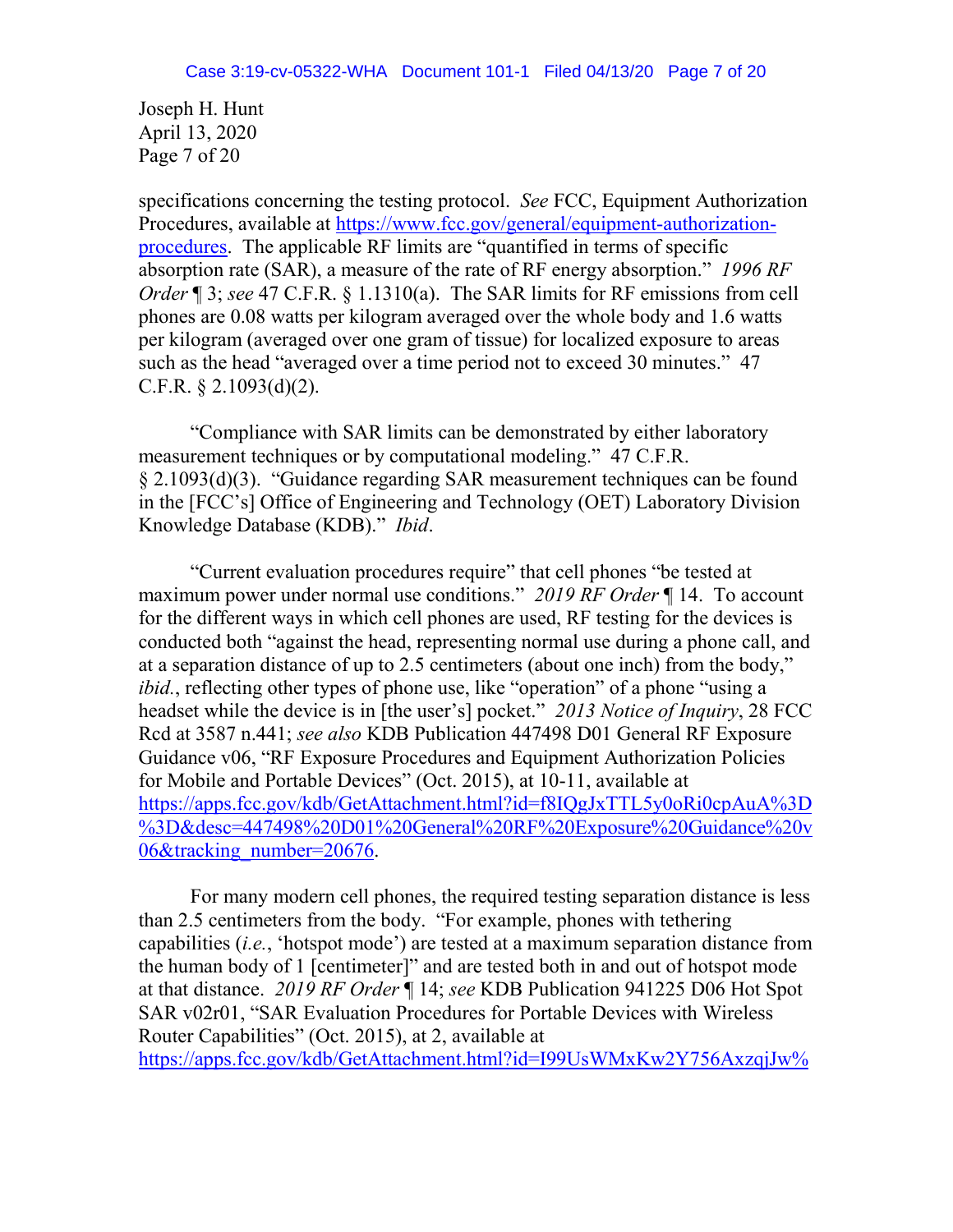Joseph H. Hunt April 13, 2020 Page 8 of 20

[3D%3D&desc=941225%20D06%20Hotspot%20Mode%20v02r01&tracking\\_num](https://apps.fcc.gov/kdb/GetAttachment.html?id=I99UsWMxKw2Y756AxzqjJw%3D%3D&desc=941225%20D06%20Hotspot%20Mode%20v02r01&tracking_number=26930) [ber=26930.](https://apps.fcc.gov/kdb/GetAttachment.html?id=I99UsWMxKw2Y756AxzqjJw%3D%3D&desc=941225%20D06%20Hotspot%20Mode%20v02r01&tracking_number=26930) And if cell phones that are held against the head during phone calls are also "designed to operate on the body of users" when used for other purposes, those phones "must be tested for SAR compliance using a conservative" maximum test separation distance of 0.5 centimeters "to support compliance." KDB Publication 447498 D01. General RF Exposure Guidelines v06, at 11. The FCC has explained that the 0.5 centimeter distance is appropriate for cell phones used against the body because: (1) cell phones are "tested against the head without any separation distance"; (2) testing is currently performed at maximum power, "under more extreme conditions than a user would normally encounter"; and (3) the "existing exposure limits are set with a large safety margin, well below the threshold for unacceptable rises in human tissue temperature." *2019 RF Order* ¶ 19.

After reviewing the exhibits and test data submitted by an applicant for equipment authorization, if the FCC-authorized TCB determines that the applicant's cell phones comply with all applicable technical standards (including RF exposure limits), the agency issues a certification authorizing sale of the cell phones. 47 C.F.R. § 2.907(a). Certification is "the most rigorous approval process for RF devices." FCC, Equipment Authorization Procedures, available at [https://www.fcc.gov/general/equipment-authorization-procedures.](https://www.fcc.gov/general/equipment-authorization-procedures) To obtain FCC certification, cell phones must be tested "at maximum power, … under more extreme conditions than a user would normally encounter." *2019 RF Order* ¶ 14. Moreover, the FCC's RF "exposure limits are set with a large safety margin." *Ibid*. "ALL cell phones must meet the FCC's RF exposure standard, which is set at a level well below that at which laboratory testing indicates, and medical and biological experts generally agree, adverse health effects could occur." FCC, Consumer and Governmental Affairs Bureau, Specific Absorption Rate (SAR) for Cell Phones: What It Means for You, Consumer Guides, available at [https://www.fcc.gov/consumers/guides/specific-absorption-rate-sar-cell-phones](https://www.fcc.gov/consumers/guides/specific-absorption-rate-sar-cell-phones-what-it-means-you)[what-it-means-you.](https://www.fcc.gov/consumers/guides/specific-absorption-rate-sar-cell-phones-what-it-means-you) In view of these safeguards built into its testing and certification procedures, the Commission has declared that "phones legally sold in the United States" (*i.e.*, FCC-certified phones) "pose no health risks." *2019 RF Order*  $\llbracket$  14. Given that determination, the Commission found that the information already provided on the FCC's website and in device manuals regarding the RF emissions of FCC-certified cell phones is "both adequate to inform consumers of these issues and do not risk contributing to an erroneous public perception or overwarning of RF emissions from FCC certified or authorized devices." *Id*. ¶16.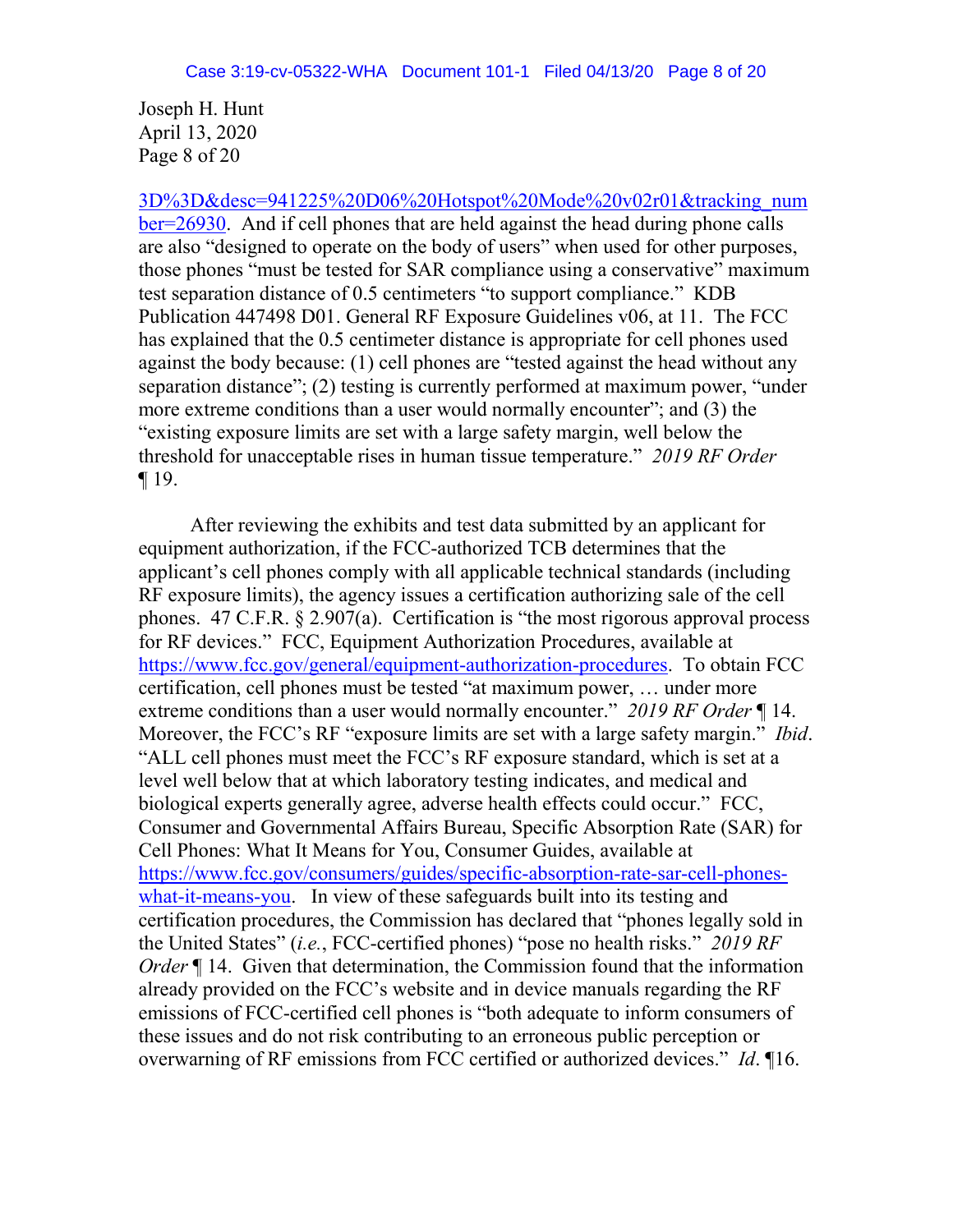Joseph H. Hunt April 13, 2020 Page 9 of 20

l

*Apple's iPhones, the Chicago Tribune Investigation, and FCC Testing*. The iPhone, a device manufactured and sold by Apple, Inc., "is a smartphone, a 'cell phone with a broad range of other functions based on advanced computing capability, large storage capacity, and Internet connectivity.'" *Samsung Electronics Co. v. Apple, Inc.*, 137 S. Ct. 429, 433 (2016) (quoting *Riley v. California*, 573 U.S. 373, 379 (2014)). Each model of the iPhone authorized for sale in the United States was certified by the FCC after Apple submitted test data from an FCC-accredited laboratory demonstrating that its iPhones comply with the Commission's RF exposure limits.

In August 2019, the Chicago Tribune reported that it had hired an FCCaccredited laboratory to measure the RF levels of several popular smartphones, including the iPhone 7, iPhone 8, iPhone 8+, and iPhone X. According to the Tribune, the lab tests measured SAR values for those iPhones that exceeded the FCC's SAR limit of 1.6 watts per kilogram. *See* Sam Roe, *Some Phones Measure Over Federal Safety Limit*, CHI. TRIB., Aug. 22, 2019, § 1, at 1.

In response to the Chicago Tribune's report, the FCC Laboratory in Columbia, Maryland "commenced its own testing program" of the iPhones "to determine if [they] comply with the FCC rules as asserted by [Apple] or if they are indeed operating over the RF exposure limits as claimed by the Chicago Tribune." FCC, Results of Tests on Cell Phone RF Exposure Compliance, Dec. 10, 2019, at 3 (Report on FCC Testing), available at

[https://docs.fcc.gov/public/attachments/DOC-361473A1.pdf.](https://docs.fcc.gov/public/attachments/DOC-361473A1.pdf)

The FCC Laboratory tested three models of Apple's iPhone: the iPhone 7, the iPhone X, and the iPhone XS. Report on FCC Testing at  $5<sup>2</sup>$  Pursuant to 47 C.F.R. § 2.945, the Laboratory requested—and Apple provided—samples of the iPhone 7 and iPhone X for testing. The Laboratory also purchased samples of the

<sup>&</sup>lt;sup>2</sup> The FCC Laboratory also tested smartphones manufactured by Samsung, Motorola, and BLU. *See* Report on FCC Testing at 5. Those phones, which had been included in the Chicago Tribune report, are not at issue in this litigation.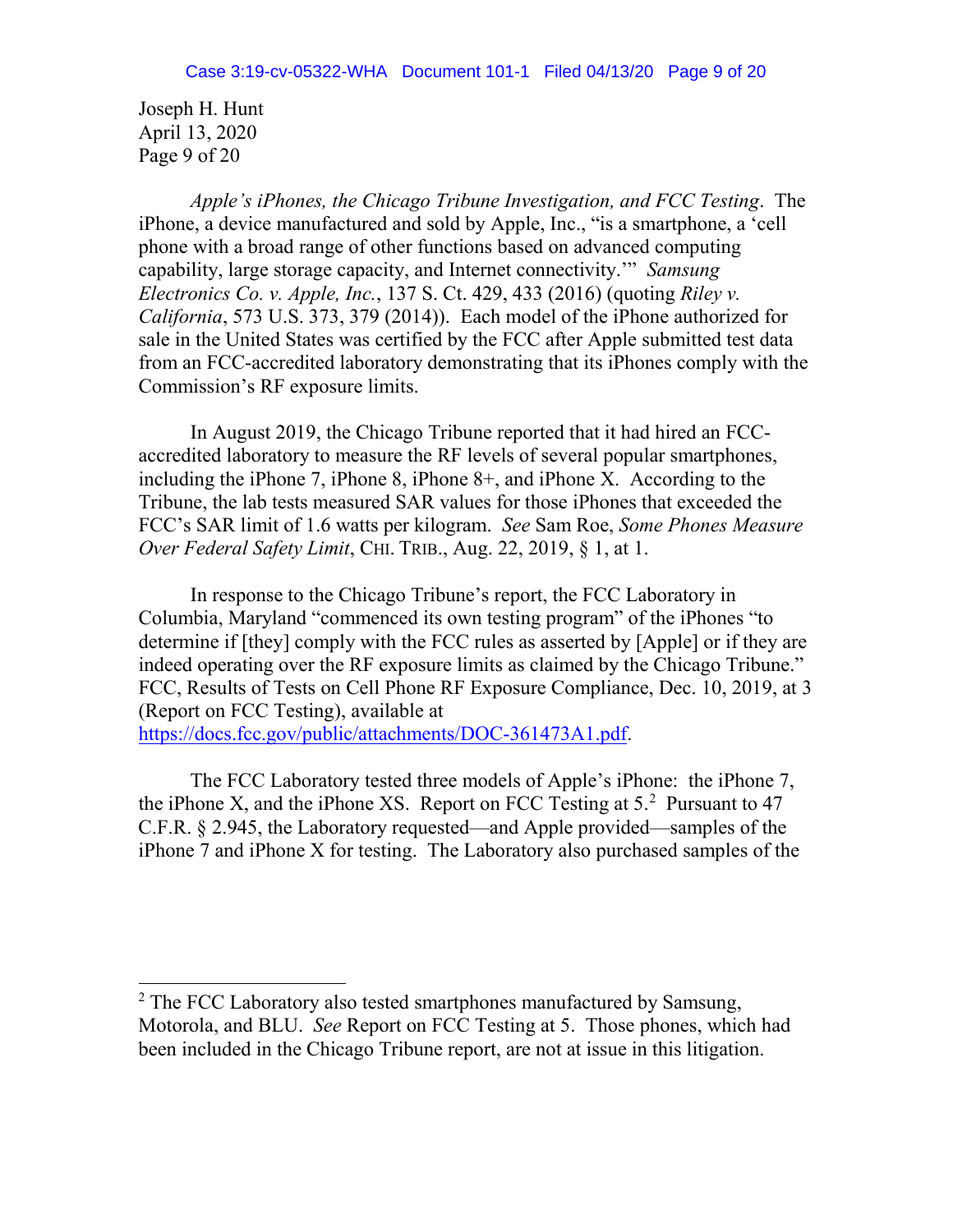Joseph H. Hunt April 13, 2020 Page 10 of 20

l

iPhone XS "from the open market for additional testing." Report on FCC Testing at 3. The iPhone XS was not included in the Chicago Tribune report. *Id*. at 8 n.2.3

"FCC testing" of the iPhones "commenced on August 30, 2019[,] and concluded on September 23, 2019." Report on FCC Testing at 3. The "SAR values" for the phones "were measured according to the procedures established in applicable FCC KDB Guidance Publications." *Id*. at 6.

"Each cell phone model was tested for the specific bands of operations investigated by the *Chicago Tribune*'s test laboratory under the same configuration identified in [Apple's] RF exposure compliance report submitted at the time of its application for equipment authorization." Report on FCC Testing at 6. Likewise, the "orientations" of the tested phones (*i.e.*, their positioning) and the "test separation distances used for the FCC's SAR testing were the same as in each device's original certification filing" and consistent with applicable FCC-specified parameters. *Ibid*. Each iPhone was tested at a separation distance of 5 millimeters (*i.e.*, 0.5 centimeters) because the phones are designed to operate against the body. *See id.* at 8 (Table 2); *see also* KDB Publication 447498 D01. General RF Exposure Guidelines v06, at 11.

The FCC Laboratory published the results of its testing on December 10, 2019. *See* Report on FCC Testing at 8 (Table 2). It found that all of the tested phones "produced maximum l-g average SAR values less than the 1.6 W/kg limit specified in the FCC rules." *Id*. at 9. Specifically, the FCC Laboratory recorded a maximum measured SAR limit of 0.946 W/kg for the iPhone 7, 0.799 W/kg for the iPhone X, and 1.350 W/kg for the iPhone XS. *Id*. at 8 (Table 2). Based on the test results, the FCC Laboratory found no "evidence of violations of any FCC rules regarding maximum RF exposure levels." *Id*. at 9.

 $3$  Two of the iPhone models tested by the Chicago Tribune—the iPhone 8 and the iPhone 8+—were not included in the FCC Laboratory's testing. That testing was limited to the cell phone models that were commercially available at the time.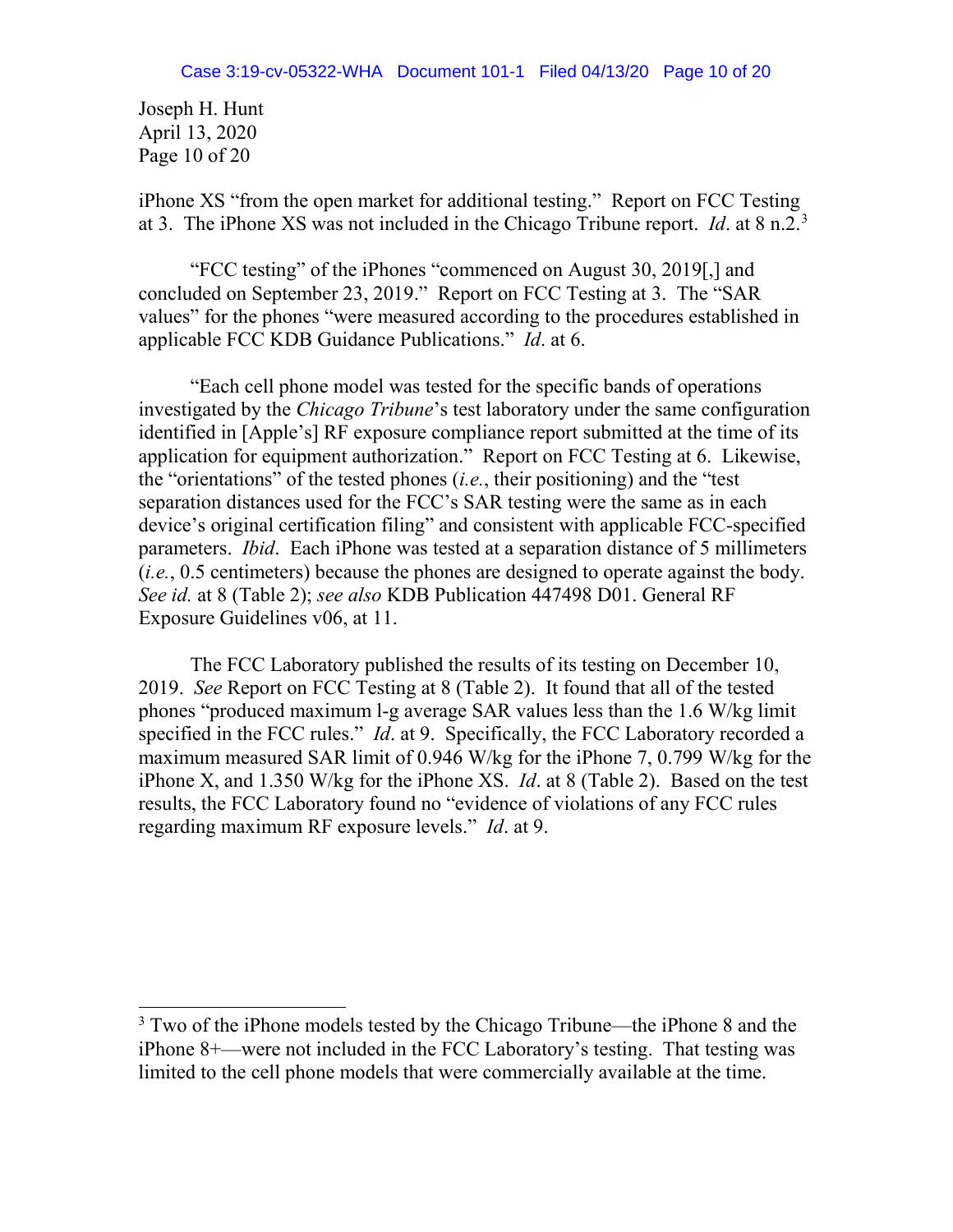Joseph H. Hunt April 13, 2020 Page 11 of 20

## **DISCUSSION**

## **I. THE COURT LACKS JURISDICTION TO CONSIDER ANY CHALLENGE TO THE ADEQUACY OF FCC TESTING PROCEDURES FOR MEASURING THE RF EMISSIONS OF CELL PHONES**

Plaintiffs in this case claim that certain models of Apple's iPhone exceed the RF exposure limits established by FCC rules. To the extent that plaintiffs' claims effectively challenge the adequacy or reasonableness of FCC testing procedures for assessing compliance with RF limits, the Court lacks jurisdiction.

The federal courts of appeals are vested with "exclusive" jurisdiction "to enjoin, set aside, suspend (in whole or in part), or to determine the validity of" final orders of the FCC "made reviewable by section 402(a) of title 47." 28 U.S.C. § 2342(1); *see also* 47 U.S.C. § 402(a); *FCC v. ITT World Commc'ns, Inc.*, 466 U.S. 463, 468-69 (1984); *Wilson v. A.H. Belo Corp.*, 87 F.3d 393, 396-400 (9th Cir. 1996). "Litigants may not evade" this jurisdictional constraint by asking a district court "to enjoin action that is the outcome of the agency's order." *ITT World*, 466 U.S. at 468. Thus, as the Ninth Circuit has held, a district court lacks jurisdiction to consider any claims that would require the court to review or otherwise determine the validity of any final FCC order. *Wilson*, 87 F.3d at 399- 400.

Plaintiffs in this case raise claims that appear to question the adequacy of FCC testing procedures for RF exposure—procedures that the agency recently reaffirmed in its *2019 RF Order*. Both the accredited laboratory hired by Apple (UL Verification Services) and the FCC Laboratory followed those procedures when they tested Apple's iPhones at a separation distance of 5 millimeters and found that the phones complied with the applicable RF limits. *See* Report on FCC Testing at 8 (Table 2); KDB Publication 447498 D01, at 11 (cell phones "that are designed to operate on the body of users … must be tested for SAR compliance" using a conservative testing separation distance of no more than 5 millimeters). But plaintiffs allege that iPhones exceed RF limits when they are carried close to users' bodies. Plaintiffs base this claim in part on tests that measured the RF emission levels of iPhones at shorter separation distances than the FCC's testing procedures require (*e.g.*, testing at 2 millimeters and 0 millimeters from the body).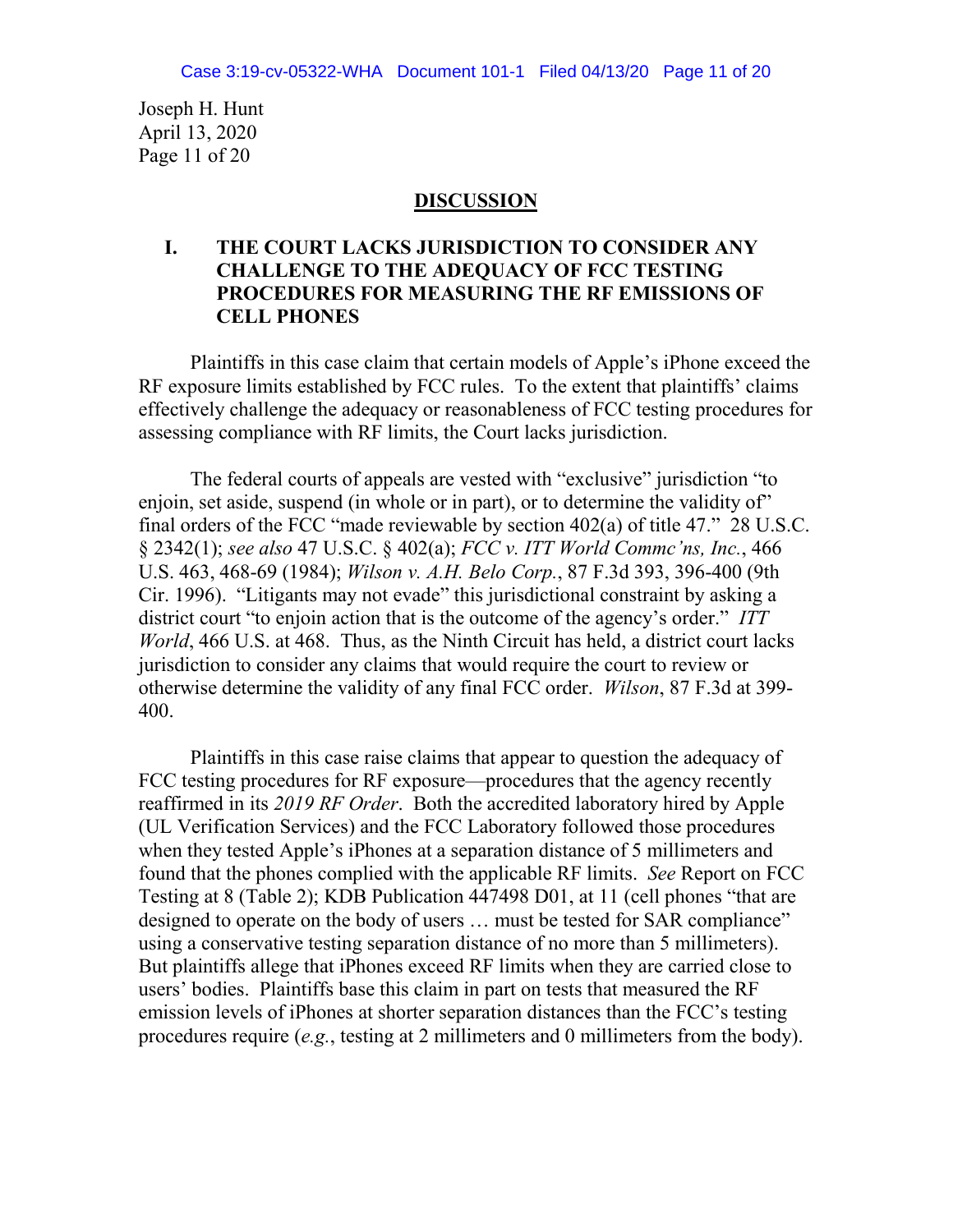Joseph H. Hunt April 13, 2020 Page 12 of 20

*See* First Amended Complaint ¶¶ 121, 125 (tests commissioned by Chicago Tribune), 141-42, 144-46 (tests commissioned by plaintiffs).

In its *2019 RF Order*, however, the FCC "decline[d] to revisit" its current "RF exposure evaluation procedures" for cell phones, and it expressly rejected arguments that it "should require testing" of cell phones "against the body" (*i.e.*, "with a 'zero' spacing"). *2019 RF Order* ¶ 14. In the Commission's judgment, requiring testing "against the body" is "unnecessary" because: (1) cell phones are already tested against the head with no separation distance; (2) testing is performed at maximum power, "under more extreme conditions than a user would normally encounter, so any potential dangers at zero-space would be mitigated"; (3) "actual testing separation distances tend to be less than the 2.5 [centimeters] prescribed for many devices"; and (4) "a large safety margin" is built into the current exposure limits, which are set "well below the threshold for unacceptable rises in human tissue temperature." *Ibid*.

Plaintiffs purport not to take issue with the FCC's RF exposure limits, but seek to call Apple to account for not testing its iPhones in a manner that is not required by the Commission's testing procedures. *See* First Amended Complaint ¶ 7 (Apple "cannot hide behind regulatory compliance on testing to protect its marketing and advertising which knowingly misrepresents and/or omits the actual RF radiation exposure to the user when smartphones are used while touching or near the human body"). To the extent that plaintiffs' claims can be read to assert that the FCC's certification procedures should require testing of cell phones at shorter separation distances—or even "zero spacing"—from the body, the Court lacks jurisdiction over them. To evaluate that assertion, the Court would need to assess the merits of the Commission's decision in the *2019 RF Order* to retain its current testing protocols and to reject calls for certification testing at "zero spacing." Judicial review of that decision, however, falls under the exclusive jurisdiction of the courts of appeals. *See* 28 U.S.C. § 2342(1); 47 U.S.C. § 402(a); *see also ITT World*, 466 U.S. at 468; *Wilson*, 87 F.3d at 399-400.

# **II. ANY CLAIM THAT RF EMISSIONS FROM A CELL PHONE CERTIFIED FOR SALE IN THE UNITED STATES ARE UNSAFE IS PREEMPTED BY FEDERAL LAW**

In addition, plaintiffs' claims are preempted to the extent they suggest that RF emissions from cell phones certified by the FCC for sale in the United States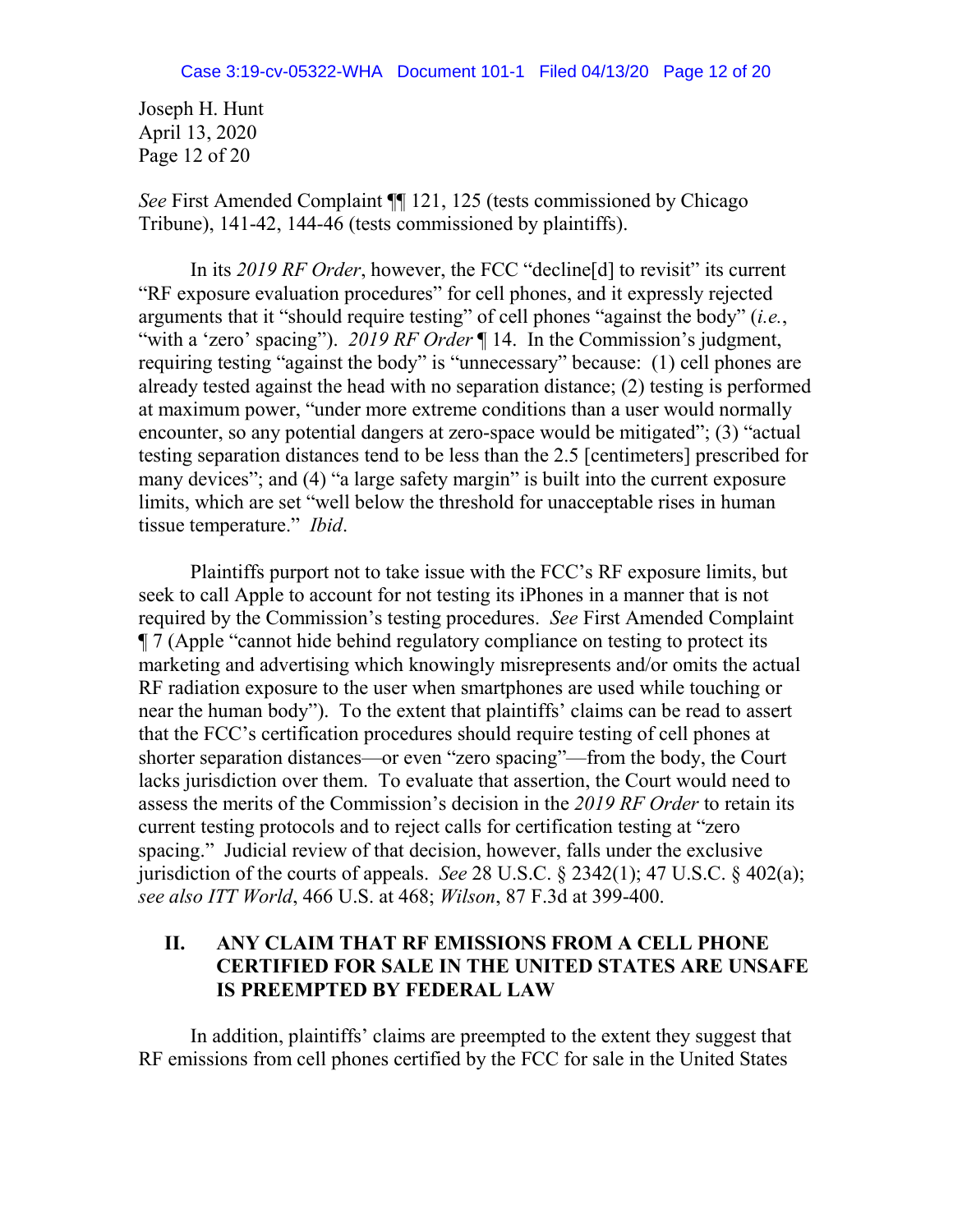Joseph H. Hunt April 13, 2020 Page 13 of 20

l

are unsafe. The RF limits that the FCC adopted in 1996—and reaffirmed last year—were designed to allow the agency to ensure that RF "exposure from lowpower devices designed to be used in the immediate vicinity of the body" is "safe." *1996 RF Order* ¶ 62. If cell phones comply with the FCC's RF limits, the Commission deems them to be safe and certifies them for sale in the United States. In an order issued in December 2019, the FCC made clear that its existing RF testing and certification procedures adequately ensure that RF emissions from FCC-certified phones are safe. The agency explained that it approves phones for sale only after they have been tested "at maximum power," *i.e.*, "under more extreme conditions than a user would normally encounter." *2019 RF Order* ¶ 14. The Commission further noted that its RF exposure limits were "set with a large safety margin, well below the threshold for unacceptable rises in human tissue temperature." *Ibid*. In view of these safeguards built into its certification process, the FCC reaffirmed that cell phones that are certified as complying with its RF limits "pose no health risks." *Ibid*.

Federal law preempts state law when, "under the circumstances of a particular case, the challenged state law stands as an obstacle to the accomplishment and execution of the full purposes and objectives of Congress." *Hughes v. Talen Energy Marketing, LLC*, 136 S. Ct. 1288, 1297 (2016) (internal quotation marks omitted). "Federal regulations have no less preemptive effect than federal statutes." *Capital Cities Cable, Inc. v. Crisp*, 467 U.S. 691, 699 (1984) (internal quotation marks omitted). A state law stands as an obstacle to the implementation of a federal regulatory scheme if it conflicts with or undermines the policy judgment made by the federal agency. *See, e.g.*, *Geier v. American Honda Motor Co.*, 529 U.S. 862, 881 (2000) (a state mandate requiring auto manufacturers to install air bags would present "an obstacle to the variety and mix of [passive restraint] devices that [a] federal regulation sought" and "the gradual passive restraint phase-in that the federal regulation deliberately imposed").<sup>4</sup> The statutorily authorized regulations of an agency will pre-empt any state or local law that conflicts with such regulations or frustrates the purposes thereof." *City of New York v. FCC*, 486 U.S. 57, 64 (1988).

<sup>4</sup> *See also Fidelity Fed. Sav. & Loan Ass'n v. de la Cuesta*, 458 U.S. 141, 156 (1982) (finding conflict preemption where a state law "limit[ed] the availability of an option [the federal regulator] considers essential to the economic soundness" of the regulated industry).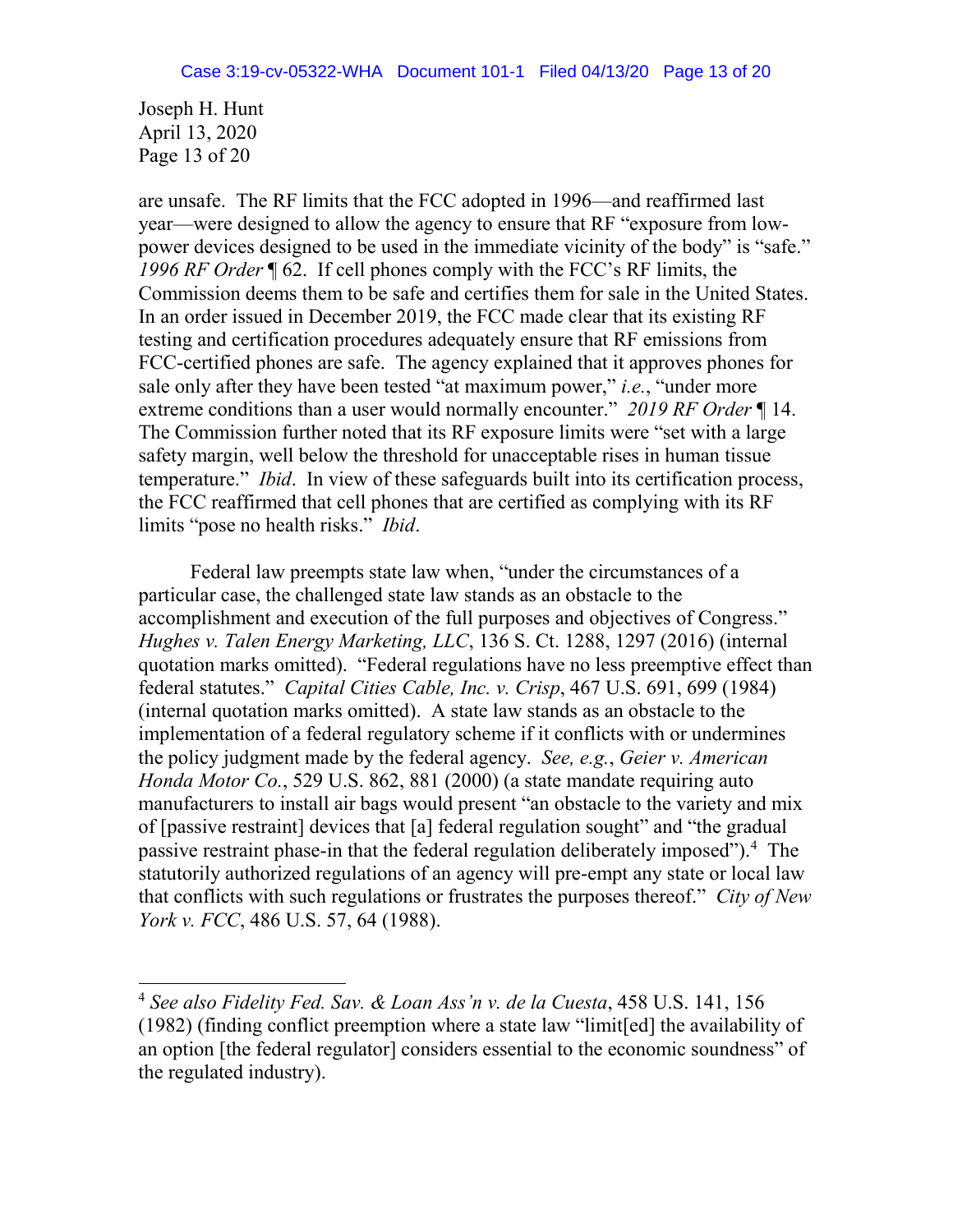Joseph H. Hunt April 13, 2020 Page 14 of 20

Federal regulations also preempt state tort litigation that, if successful, would impede the achievement of federal regulatory objectives. *See Geier*, 529 U.S. at 874-86. And in evaluating the effect of state tort litigation on federal regulatory prerogatives, "the agency's own views should make a difference." *Id.* at 833. Thus, the Third Circuit has held that the FCC's RF regulations preempted a state tort suit where the plaintiff, in order to prevail, would have to show that the FCC's RF standards were "insufficiently protective of public health and safety." *Farina v. Nokia Inc.*, 625 F.3d 97, 122, 126-27 (3d Cir. 2010).

In charging the FCC with adopting RF standards, Congress expected the FCC to use its expert judgment to balance different policy objectives. As a House committee explained in discussing the need for the FCC to complete its review of RF standards in 1996, it was "in the national interest" for the FCC to adopt "uniform, consistent [RF] requirements" that strike "an appropriate balance" between "adequate safeguards of the public health" and "speed[y] deployment ... of competitive wireless telecommunications services…. A high quality national wireless telecommunications network cannot exist if each of its component[s] must meet different RF standards in each community." House Report No. 104-204 at 94-95. Reflecting these objectives, the RF standards adopted by the FCC "balance … the need to protect the public and workers from exposure to excessive RF electromagnetic fields and the need to allow communications services to readily address growing marketplace demands." *1997 RF Order* ¶ 29. *See Cellular Phone Taskforce*, 205 F.3d at 92 (upholding such balancing against APA challenge). "Allowing state law to impose a different standard" through civil litigation "permits a re-balancing of [the FCC's] considerations" and stands as an obstacle to the uniform implementation of the Commission's considered policy judgment. *Farina*, 625 F.3d at 123.

So too here. Under the FCC's equipment authorization regime, if an applicant for authorization tests its cell phones in accordance with FCC testing procedures, if the tests demonstrate that the phones comply with the agency's RF exposure limits, and if the applicant demonstrates that its phones comply with all other applicable rules and regulations, the Commission will certify the cell phones for sale in the United States. In the FCC's judgment, any cell phones certified in this manner "pose no health risks." *2019 RF Order* ¶ 14.

Plaintiffs maintain that Apple "cannot hide behind regulatory compliance on testing to protect its marketing and advertising which knowingly misrepresents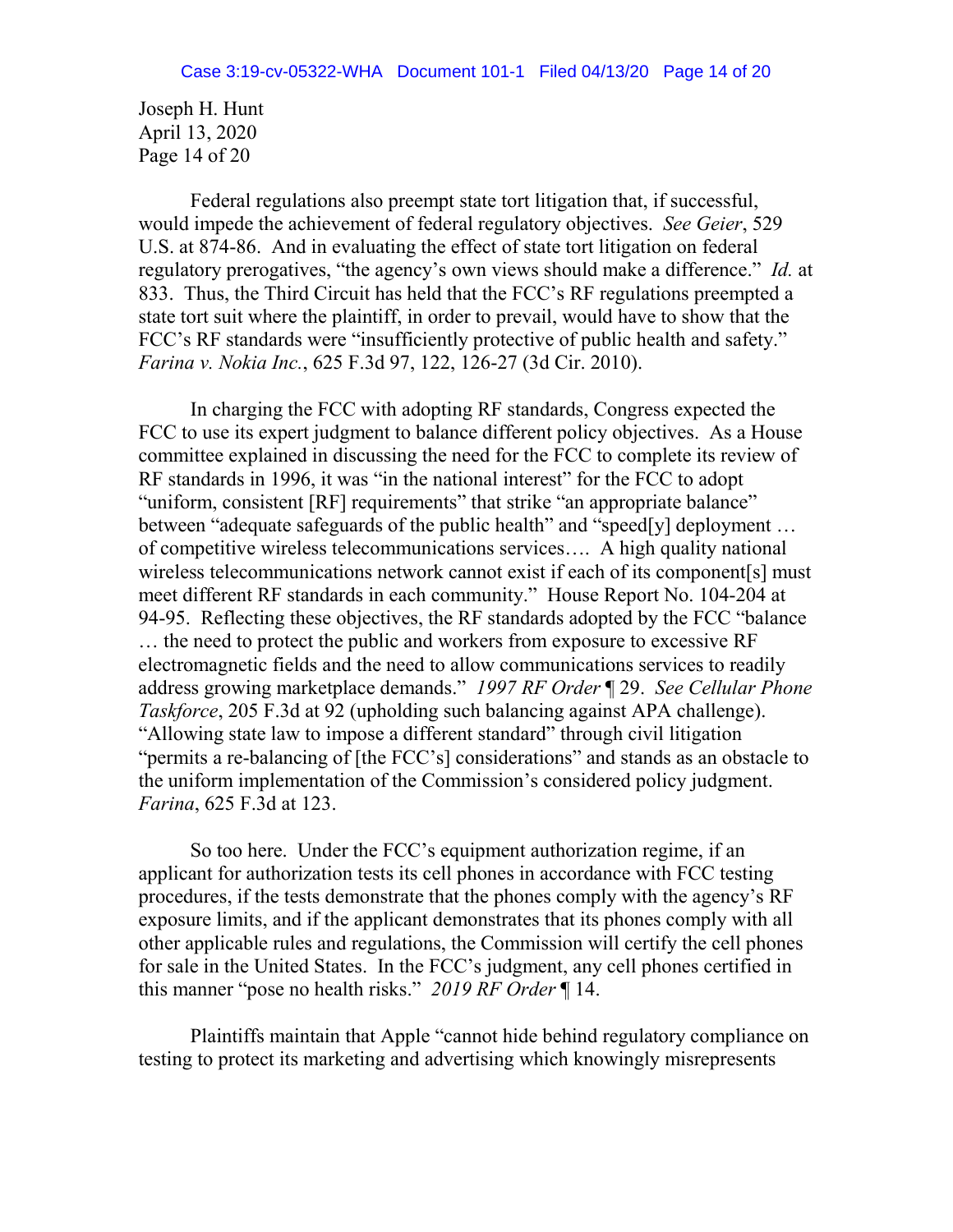Joseph H. Hunt April 13, 2020 Page 15 of 20

l

and/or omits the actual RF radiation exposure to the user when smartphones are used while touching or near the human body." First Amended Complaint ¶ 7. To the extent that plaintiffs are contending that Apple should not be selling its iPhones in the United States because they may exceed the agency's SAR limits when tested in ways that the agency's RF rules do not require, they are essentially challenging the testing procedures themselves. And if plaintiffs were to prevail in that challenge, they would undermine the FCC's efforts to create and implement a uniform and reliable process for certifying that cell phones comply with RF limits. Allowing this case to proceed and "permitting alternative state [certification] standards to arise via the imposition of liability" in this lawsuit "would conflict with the [FCC's] deliberate policy choice." *Farina*, 625 F.3d at 123; *see also Geier*, 529 U.S. at 881. The FCC clearly expressed this view in its *2019 RF Order*, noting that "any claim as to the adequacy of the FCC required testing, certification, and authorization regime is no different than a challenge to the adequacy of the federal RF exposure limits themselves. Both types of claims would undermine the FCC's substantive policy determinations." *2019 RF Order* ¶ 14 n.49; *cf. Geier*, 529 U.S. at 883.5

Indeed, litigation like this is especially disruptive to the FCC's certification program because plaintiffs seek relief based on third-party testing that may have inaccurately measured the RF emissions of Apple's iPhones. "The FCC takes claims of non-compliance with its regulations seriously." Report on FCC Testing at 3. That is why, in the wake of the Chicago Tribune report in August 2019, the FCC Laboratory conducted its own tests of Apple's iPhone 7, iPhone X, and iPhone XS. Contrary to the tests commissioned by the Chicago Tribune and by

<sup>&</sup>lt;sup>5</sup> The Commission has already made clear that it believes lawsuits challenging the adequacy of its RF limits are preempted. *See Murray v. Motorola, Inc.*, 982 A.2d 764, 777 (D.C. 2009) (accepting the FCC's argument that "verdicts that would hold defendants liable for damages for bodily injuries caused by cell phones that met the FCC RF radiation limit 'would necessarily upset [the] balance [the agency struck] and … contravene the policy judgments of the FCC' regarding how safely and efficiently to promote wireless communication").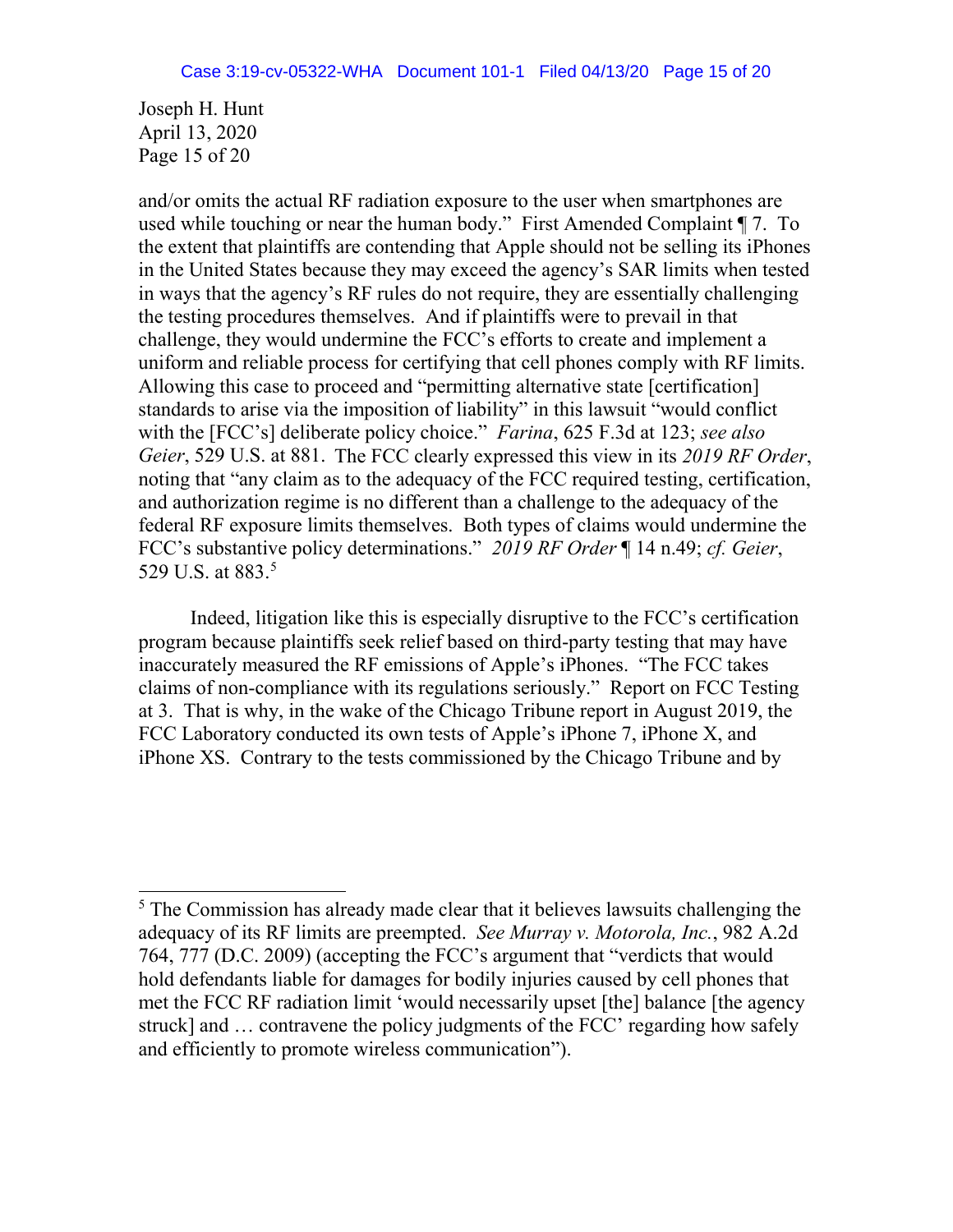Joseph H. Hunt April 13, 2020 Page 16 of 20

l

plaintiffs, the FCC Laboratory's tests confirmed that the iPhones complied with the FCC's RF exposure limits. *See* Report on FCC Testing at 8 (Table 2), 9.6

It is not entirely clear why the data from third-party testing deviated from the results yielded by Apple's and the FCC Laboratory's tests. One possibility, however, is that the third-party tests were not conducted in accordance with the FCC's procedures. The FCC Laboratory explained that the proper positioning of a phone during testing is critical to obtaining accurate test results: "Modern cell phones have a very large number of sensors, transmitters and antennas which need to be properly configured to ensure that the tests are conducted in the worst-case permissible operation." Report on FCC Testing at 3. Some manufacturers "design their phones to include features like proximity sensors, which reduce power when close to a user's body, to ensure that they are compliant." *2019 RF Order* ¶ 14 n.47. Therefore, "[t]esting each cell phone under its worst-case configuration requires detailed understanding of its design and antenna arrangements; most of this information is non-public and proprietary." Report on FCC Testing at 3.

These complex technical issues of phone design and configuration underscore the need for a uniform certification regime. Lawsuits like this one would needlessly disrupt the Commission's certification process and improperly impede the marketing of cell phones that the FCC has found to be safe.

<sup>6</sup> If the Commission had found evidence that any cell phones did not comply with its RF limits, it would have taken appropriate measures to enforce those limits. For example, on April 2, 2020, the FCC's Enforcement Bureau announced that it had entered into a consent decree with BLU Products, Inc., to resolve an investigation into whether the company's GRAND MAX mobile phone violated the FCC's RF limits. Under the terms of the consent decree, "BLU Products admits that it violated the Commission's rules, will implement a compliance plan, and will pay a \$130,000 civil penalty." *BLU Products. Inc.*, DA 20-305, ¶ 3 (Enf. Bur. released April 2, 2020), available at [https://docs.fcc.gov/public/attachments/DA-20-](https://docs.fcc.gov/public/attachments/DA-20-305A1.pdf) [305A1.pdf.](https://docs.fcc.gov/public/attachments/DA-20-305A1.pdf)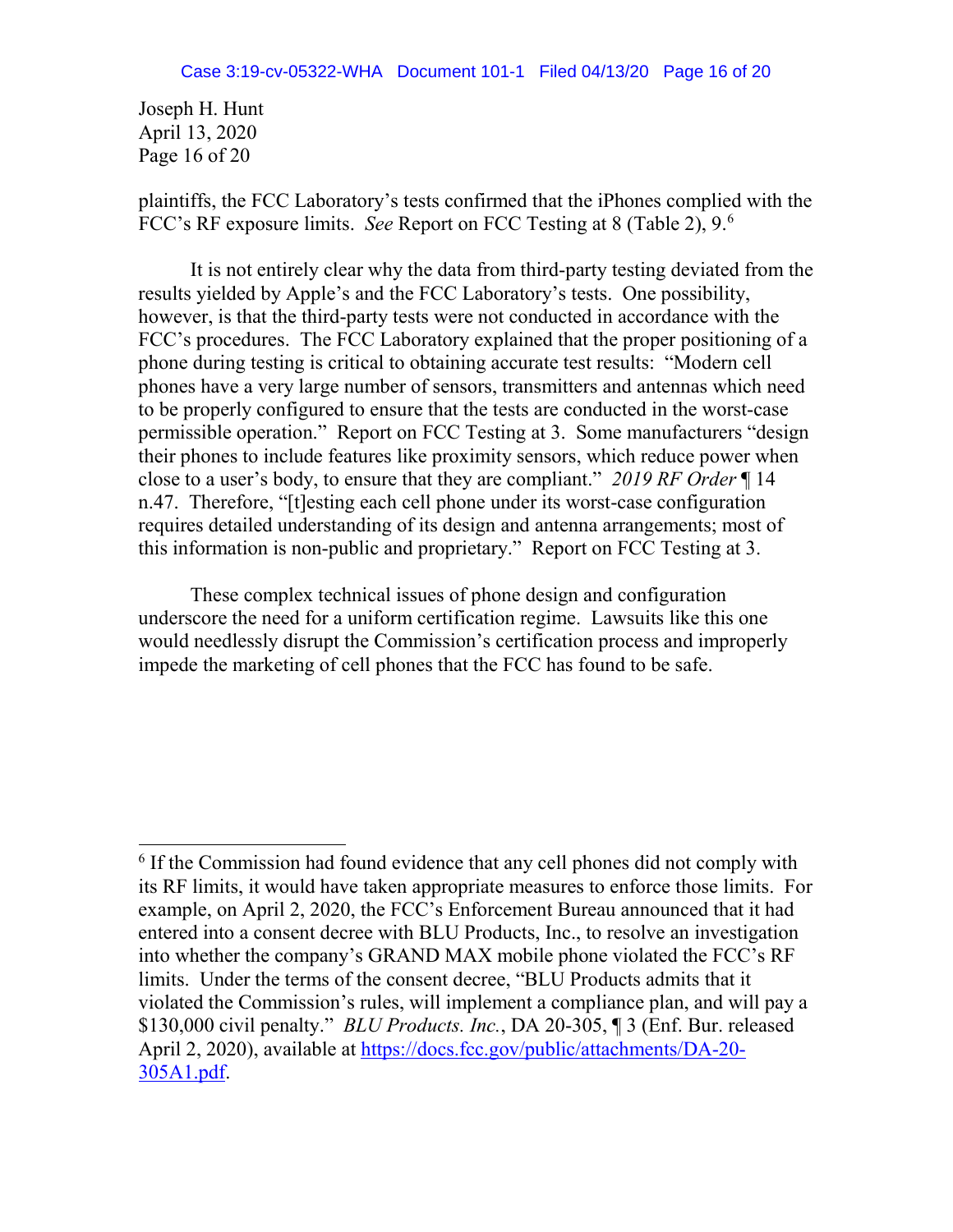Joseph H. Hunt April 13, 2020 Page 17 of 20

## **III. PLAINTIFFS' CLAIMS THAT APPLE HAD A DUTY TO PROVIDE FURTHER DISCLOSURES REGARDING THE RF EMISSIONS OF ITS CERTIFIED CELL PHONES CONFLICT WITH THE FCC'S CONCLUSION IN THE** *2019 RF ORDER* **THAT SUCH DISCLOSURES COULD CREATE AN ERRONEOUS PUBLIC PERCEPTION THAT THE PHONES ARE UNSAFE**

Plaintiffs allege that Apple unlawfully failed to disclose that its cell phones exceed the FCC's RF limits when carried close to the body. They claim that Apple had an obligation to provide such information to consumers. That claim conflicts with the FCC's *2019 RF Order*. It is thus likewise beyond the Court's jurisdiction (to the extent it challenges the FCC's determination that additional disclosures are unwarranted) and preempted (to the extent it conflicts with that determination).

Late last year, the FCC reaffirmed that RF emissions from cell phones it certified for sale in the United States "pose no health risks." *2019 RF Order* ¶ 14. In reaching that conclusion, the Commission found that "even if certified or otherwise authorized devices" might "produce RF exposure levels in excess of Commission limits under normal use" when used against the body, any "such exposure would still be well below levels considered to be dangerous" because the FCC's RF limits "are set with a large safety margin." *Ibid*.

The Commission also affirmed its commitment to "ensur[ing] that relevant information is made available to the public," including guidance from the FCC Laboratory "recommending that device manuals include operating instructions and advisory statements for RF exposure compliance." *Id*. ¶ 16. Among other things, the FCC Laboratory has stated that operating manuals must include "[s]pecific information … to enable users to select body-worn accessories that meet the minimum *test separation distance* requirements." KDB 447498 D01, at 11. The Commission also emphasized the importance of the "context and placement of RF exposure information" to avoid giving the misimpression that FCC-certified cell phones are unsafe. *2019 RF Order* ¶ 16.

In an effort to supplement and contextualize the RF emissions data that appears in device manuals, "the Commission maintains several webpages that provide information about RF exposure to the public." *2019 RF Order* ¶ 16. One of those webpages informs "consumers who are skeptical" of the science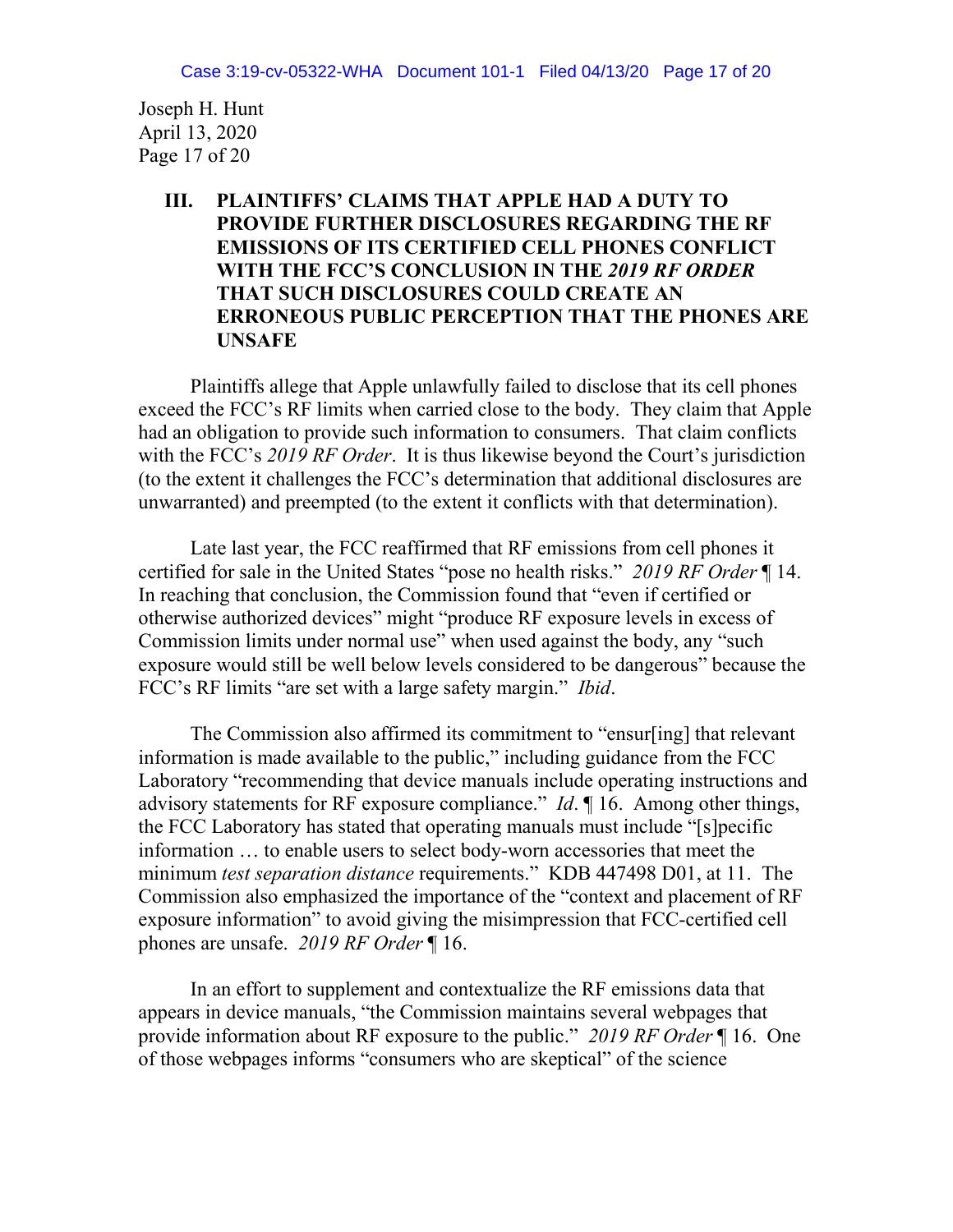Joseph H. Hunt April 13, 2020 Page 18 of 20

underlying the FCC's RF guidelines about "simple steps [they] can take to reduce [their] exposure to RF energy from wireless phones," while also emphasizing that the Commission "does not endorse the need" for such measures. *Id*. ¶ 16 n.56 (citing FCC, Consumer and Governmental Affairs Bureau, Wireless Devices and Health Concerns, Consumer Guide, available at [https://www.fcc.gov/consumers/guides/wireless-devices-and-health-concerns\)](https://www.fcc.gov/consumers/guides/wireless-devices-and-health-concerns). The operating manuals for cell phones provide similar information. For example, the manual for Apple's iPhone 11 informs users that the iPhone meets applicable RF limits, and it describes the testing procedures used to determine the iPhone's compliance. The manual also advises users that they can "reduce exposure to RF energy" by " us[ing] a hands-free option, such as the built-in speakerphone, the supplied headphones, or other similar accessories," and that "[c]ases with metal parts may change the RF performance of the device, including its compliance with RF exposure guidelines, in a manner that has not been tested or certified." *See*  [https://www.apple.com/legal/rfexposure/iphone12,1/en/.](https://www.apple.com/legal/rfexposure/iphone12,1/en/)

In the end, "[g]iven the federal safety determination" that RF emissions from certified cell phones pose no health risks, the Commission concluded that the information on its website "and in device manuals" was not only "adequate to inform consumers of [RF exposure] issues," but also did "not risk contributing to an erroneous public perception or overwarning of RF emissions from FCC certified or authorized devices." *2019 RF Order* ¶ 16.

State disclosure requirements that stand as an obstacle to the implementation of federal disclosure rules are preempted by federal law. *Credit Suisse First Boston Corp. v. Grunwald*, 400 F.3d 1119, 1135-36 (9th Cir. 2005) (holding that federal disclosure rules preempt disclosure requirements imposed by the California Ethics Standards). Here, the FCC has a legitimate interest in guarding against "overwarning" about the potential dangers of a product sold to consumers. *See, e.g., Merck Sharp & Dohme Corp. v. Albrecht*, 139 S. Ct. 1668, 1673 (2019) (FDA regulation of drug labeling "is designed to prevent overwarning" in order "to exclude [e]xaggeration of risk, or inclusion of speculative or hypothetical risks," which "could discourage appropriate use of a beneficial drug") (internal quotation marks omitted); *Mason v. SmithKline Beecham Corp.*, 596 F.3d 387, 392 (7th Cir. 2010) ("overwarning can deter potentially beneficial uses of [a] drug by making it seem riskier than warranted and can dilute the effectiveness of valid warnings").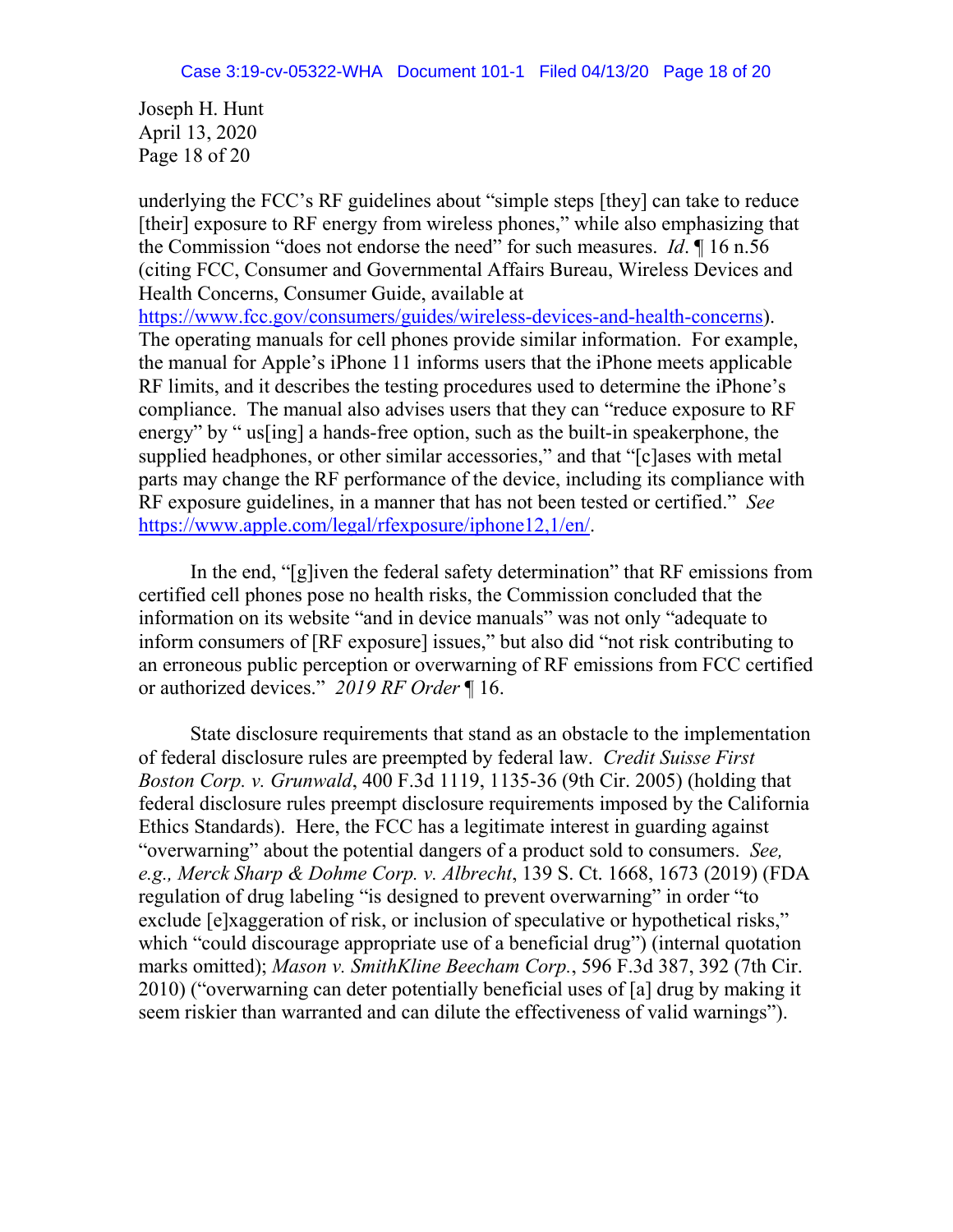Joseph H. Hunt April 13, 2020 Page 19 of 20

In a related context, the Supreme Court has observed that "fraud-on-the-FDA claims" in state court "could cause applicants" for approval of drugs "to fear that their disclosures to the FDA, although deemed appropriate by the Administration, will later be judged insufficient in state court." *Buckman Co. v. Plaintiffs' Legal Comm.*, 531 U.S. 341, 351 (2001). The Court concluded that such state law claims were preempted because they could lead applicants "to submit a deluge of information that the Administration neither wants nor needs." *Ibid*.

Plaintiffs' claims regarding the adequacy of Apple's disclosures risk precisely the kind of "overwarning" regarding RF exposure that concerned the FCC. If plaintiffs were to prevail on such claims, Apple could be compelled to disclose that its FCC-certified cell phones exceed the FCC's RF exposure limits in some circumstances, even though "such exposure would … be well below levels considered to be dangerous" given the "large safety margin" built into the FCC's limits. *See 2019 RF Order* ¶ 14. Any such disclosures would "risk contributing to an erroneous public perception" regarding the safety of FCC-certified cell phones. *See id.*  $\parallel$  16. Therefore, insofar as plaintiffs' claims are based on the premise that Apple has a duty to disclose additional information about the RF emissions of its FCC-certified cell phones, they conflict with the FCC's considered policy judgment regarding how best and in what form to disseminate relevant information about RF exposure to the public. They are thus beyond the Court's jurisdiction and in any event preempted.